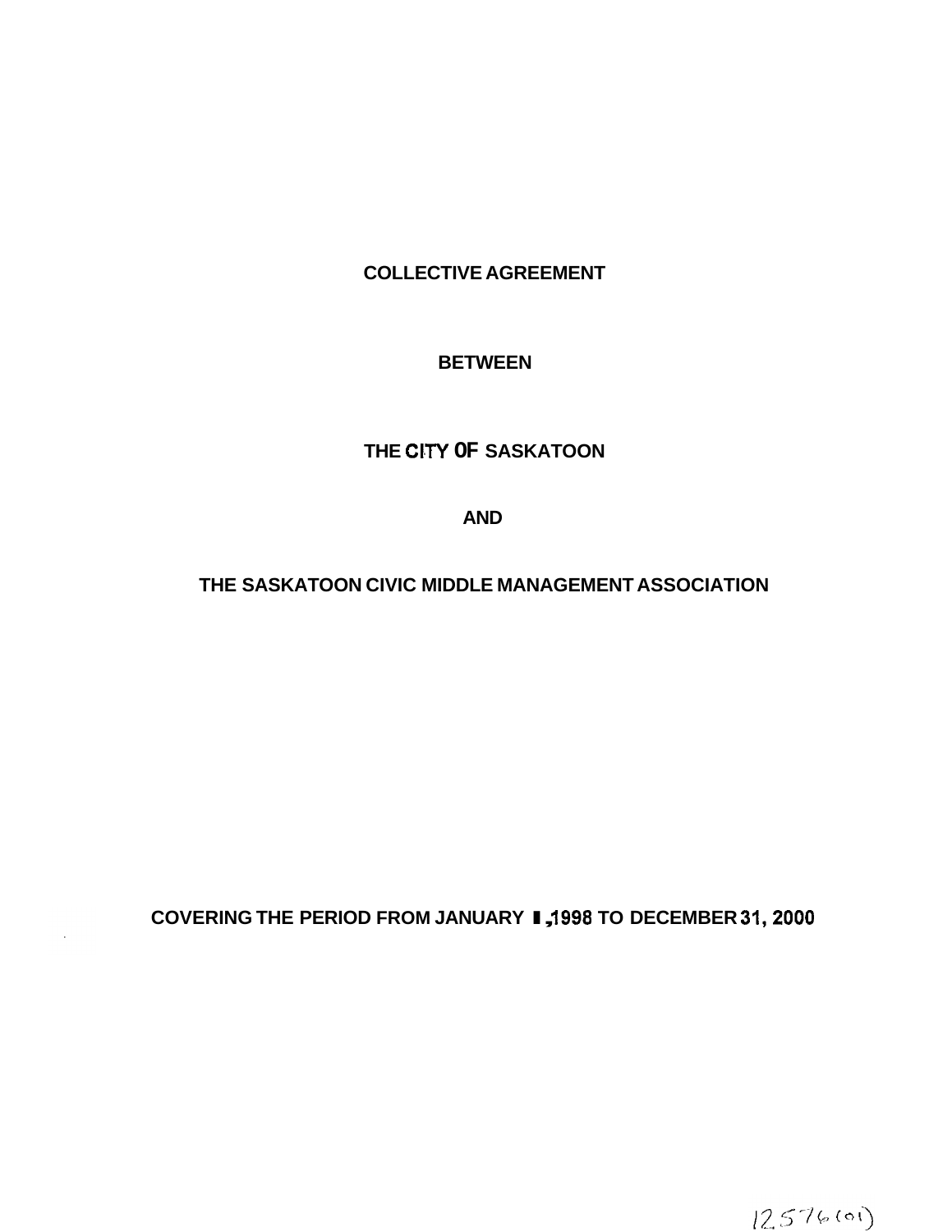# **TABLE OF CONTENTS**

 $\overline{\phantom{0}}$ 

| APPENDIX B: SALARY SCHEDULES: |
|-------------------------------|
|                               |
|                               |
|                               |
|                               |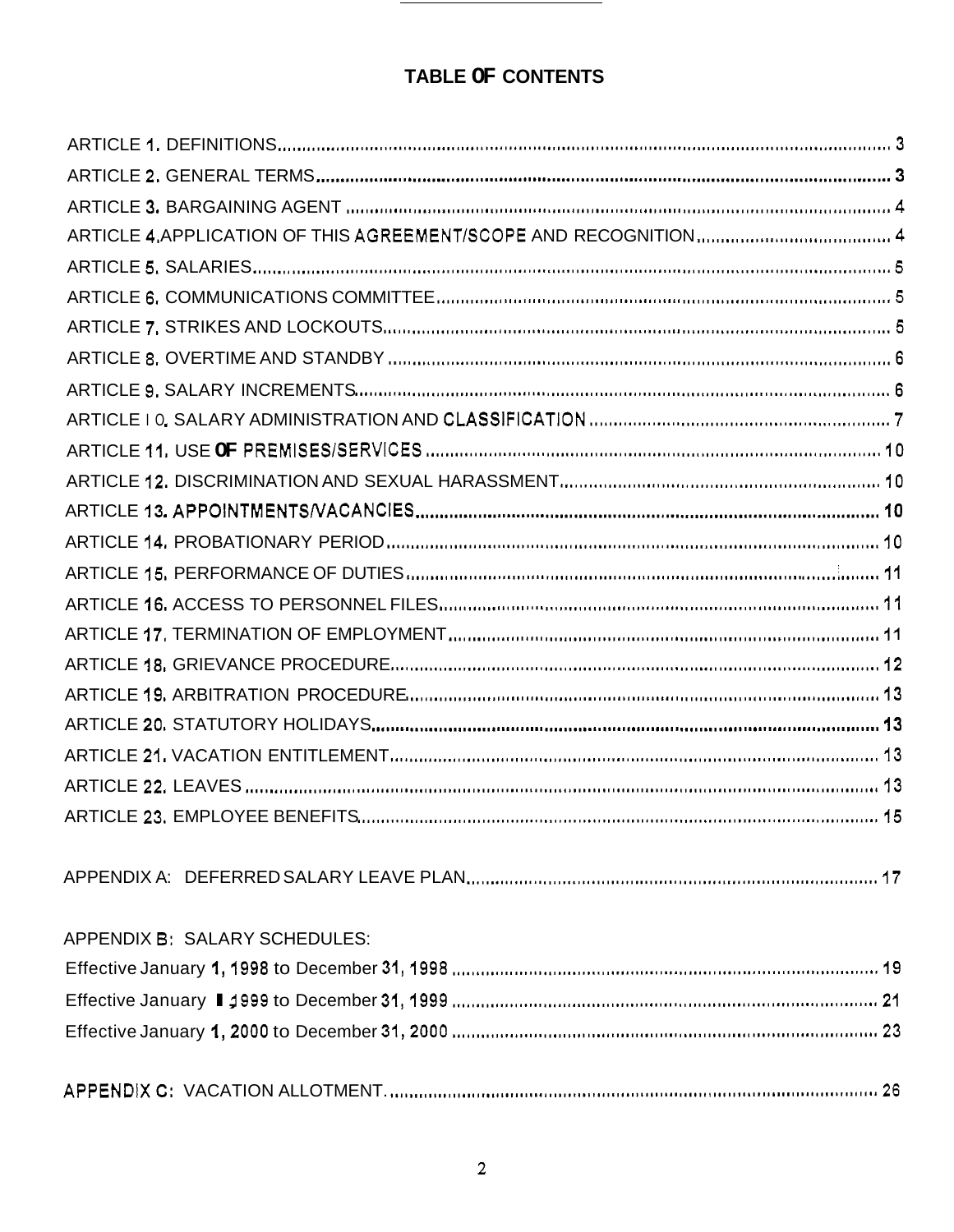**This Collective Agreement made the 12\* day of April, 1999 between:** 

**THE CITY OF SASKATOON (hereinafter called "The** *City")* 

**OF THE FIRST PART** 

### **AND**

# **THE SASKATOON CIVIC MIDDLE MANAGEMENT ASSOCIATION (hereinafter called "The SCMMA")**

**OF THE SECOND PART** 

#### **The masculine noun and pronouns throughout this Agreement are used for succinctness and refer** to **both females and males.**

#### **ARTICLE** I. **DEFINITIONS**

Wherever used in this Agreement, the following definitions apply;

**Employer** - The City of Saskatoon.

**General Manager** - Refers to the General Manager of one of the five **(5)** Civic departments at the City **of** Saskatoon.

**Employee(s)** - The word Employee or Employees refers to the SCMMA members to whom the Articles within this Agreement apply.

**Service** - Means the time spent by an Employee performing the duties assigned by the Employer.

**Days** - Where "days" are referred to in this Agreement it is understood that these are to be equivalent to "City Hall business days".

**Association** - The Saskatoon Civic Middle Management Association, (The SCMMA).

**Classification Committee** - The shortened version for the Salary Administration and Classification Committee.

**Appeal Committee** - The shortened version for the Salary Administration and Classification Appeal Committee.

**Manager** - Manager shall mean the Employee's direct out-of-scope supervisor.

#### **ARTICLE 2. GENERAL TERMS**

The anniversary date of this Agreement is December 31 , 2000. This Agreement shall come into force and take effect as of January 1, 1998, and continue in force until December 31, 2000, and then from year to year thereafter, unless either party gives written notice to re-negotiate this Agreement, such written notice to be given not more than sixty (60) nor less than thirty (30) days prior to the anniversary date of this Agreement or any renewal or continuation thereof.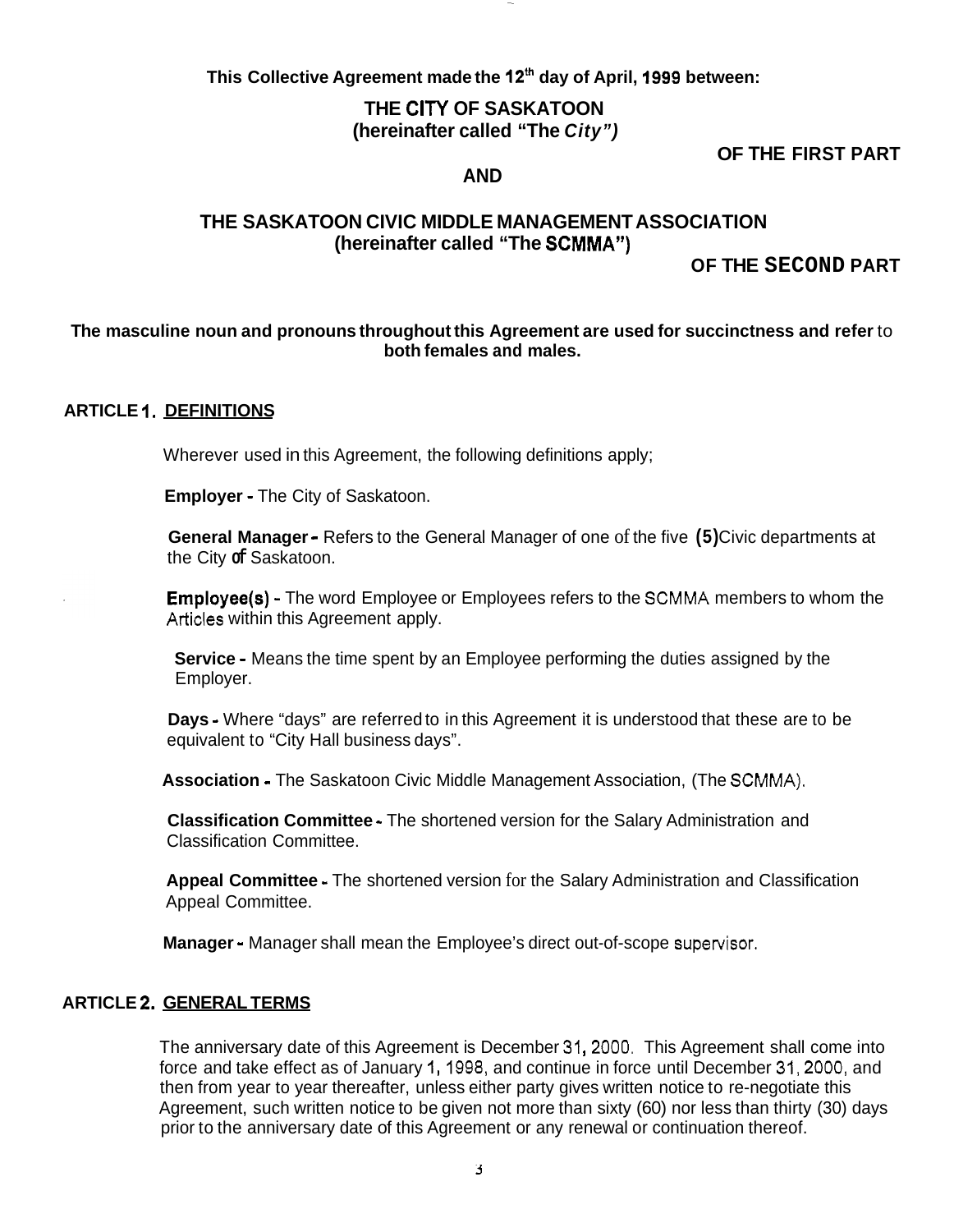## **ARTICLE 3. BARGAINING AGENT**

#### **3.1 Recognition**

The Employer recognizes the Association as the sole bargaining agent for the Employees covered by this Agreement, as stated in Article 4. herein.

#### **3.2 Association Business**

The Employer agrees that the President or Vice President of the Association will be allowed reasonable time off with pay to deal with matters of mutual concern. The Association acknowledges that when time off is required to conduct this business, the Association Officers will ensure that their job duties and responsibilities are fulfilled without disrupting normal Departmental operations and/or services.

### **3.3 Education Related Association Business**

Notwithstanding the foregoing; leave for education related Association business will only be granted with the approval of the department's General Manager, and such leave to be without pay or benefits, and not to exceed five *(5)* working days within any calendar year.

# **ARTICLE 4. APPLICATION OF THIS AGREEMENT/SCOPE AND RECOGNITION**

### **4.1 Scope**

The Agreement shalt apply to all administrative, professional and supervisory Employees of the City of Saskatoon as listed in Appendix "B" attached to this Agreement.

#### **4.2 Association Membership**

All Employees, who are now, or hereafter become covered by the Association Bargaining Certificate will as a condition of employment become members of the Association.

#### **4.3 Information to New Members**

The Employer will inform each new Employee eligible for membership in the Association about membership in the Association.

#### **4.4 Deduction of Association Dues**

The Employer shall deduct, as a condition **of** employment, dues as the Association may direct in writing through its President, for the full preceding month an amount from each such Employee and remit the same on the  $15<sup>th</sup>$  day of the month following the calendar month in which such deduction is made, to the Treasurer of the Association, accompanied with a list of names of all Employees for and on behalf of whom such deductions, and designating the month the deductions are for. (Provided that the Employer can accommodate this through its systems.)

# **4.4.1 Dues Receipts**

Annual Federal Taxation Slips (T4 Slips) when issued, shall refiect the amount of dues paid in the relevant taxation year.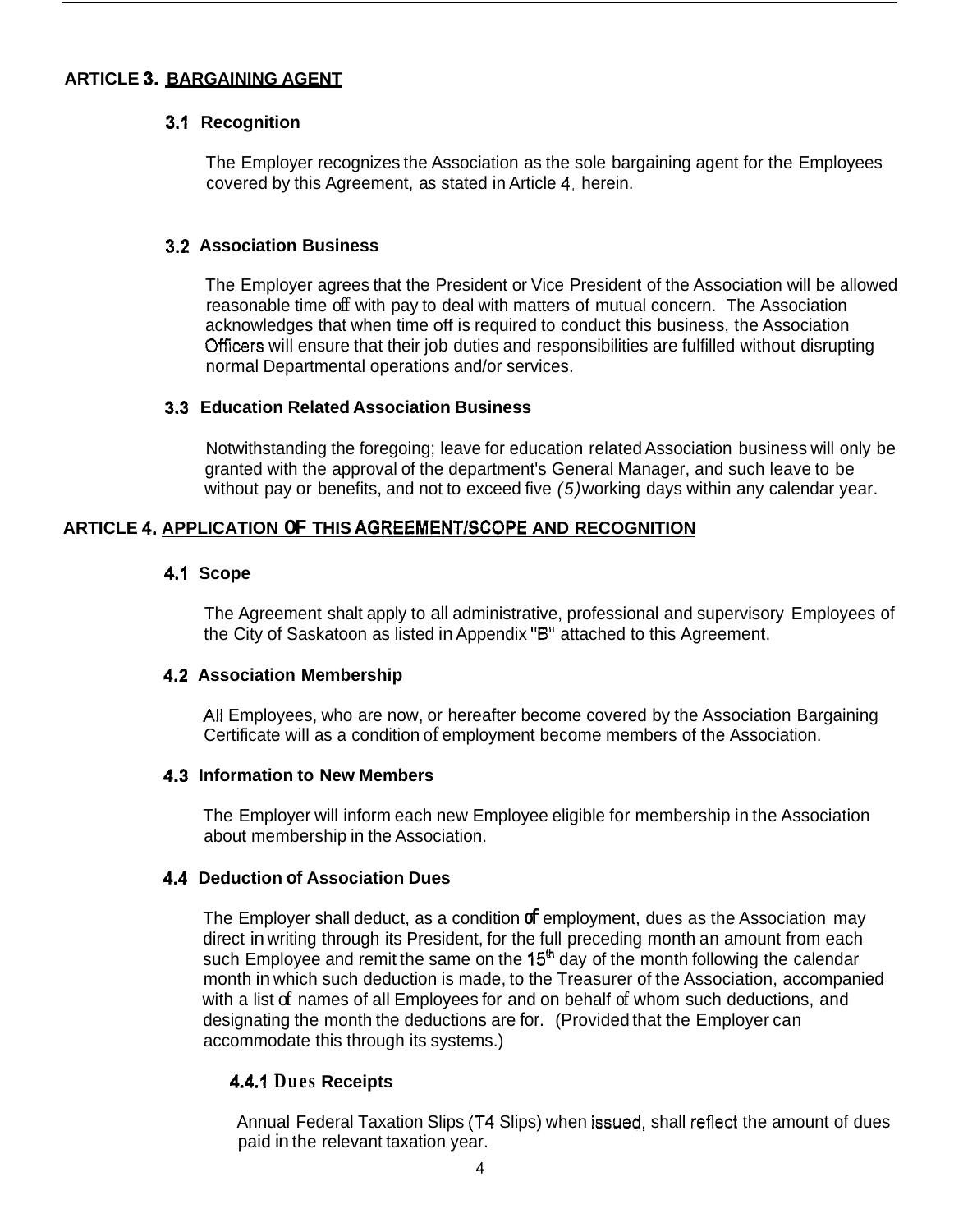### **4.5 Correspondence**

Decisions regarding grievances and interpretations of this Agreement will be recorded and exchanged, in a timely manner, between the Manager of Labour Relations or designate, and the President of the Association or designate.

## **4.6 Notification of Change of Status**

The Employer will provide the name, department, posting, and classification number for new and promoted Employees and termination of SCMMA Employees including retirements and resignations to the Association.

### **4.7 List of Positions**

**A** list of current SCMMA positions is available upon request to the Employer.

# **ARTICLE 5. SALARIES**

The rates of pay for the pay grades for the duration of this Agreement shall be set out in the current Saskatoon Civic Middle Management Association pay schedule which is attached hereto and forms Appendix B to this Agreement.

# **ARTICLE 6. COMMUNICATIONS COMMITTEE**

Following the settlement of an Agreement, the Communications Committee shall meet as required:

To discuss and settle, if possible, matters of mutual concern (except for grievances or changes to the Collective Agreement).

This Committee shall consist of a maximum number of three (3) representatives of the Association and a maximum number of three (3) representatives of the Employer. Meetings shall be held at a time and place fixed by mutual consent. Either party may call for a meeting to be held.

# **ARTICLE 7. STRIKES AND LOCKOUTS**

#### **7.1 Strike**

The Association shall not declare or authorize a strike, work stoppage, or similar industrial action by its members while this Agreement is in force, provided there **is** no lockout or similar industrial action by the Employer.

# **7.2 Lockout**

The Employer shall not declare or cause a lockout of Employees, covered under this Agreement, or similar industrial action while this Agreement is in force, so long as there is no strike or work stoppage, or similar industrial action by the Association.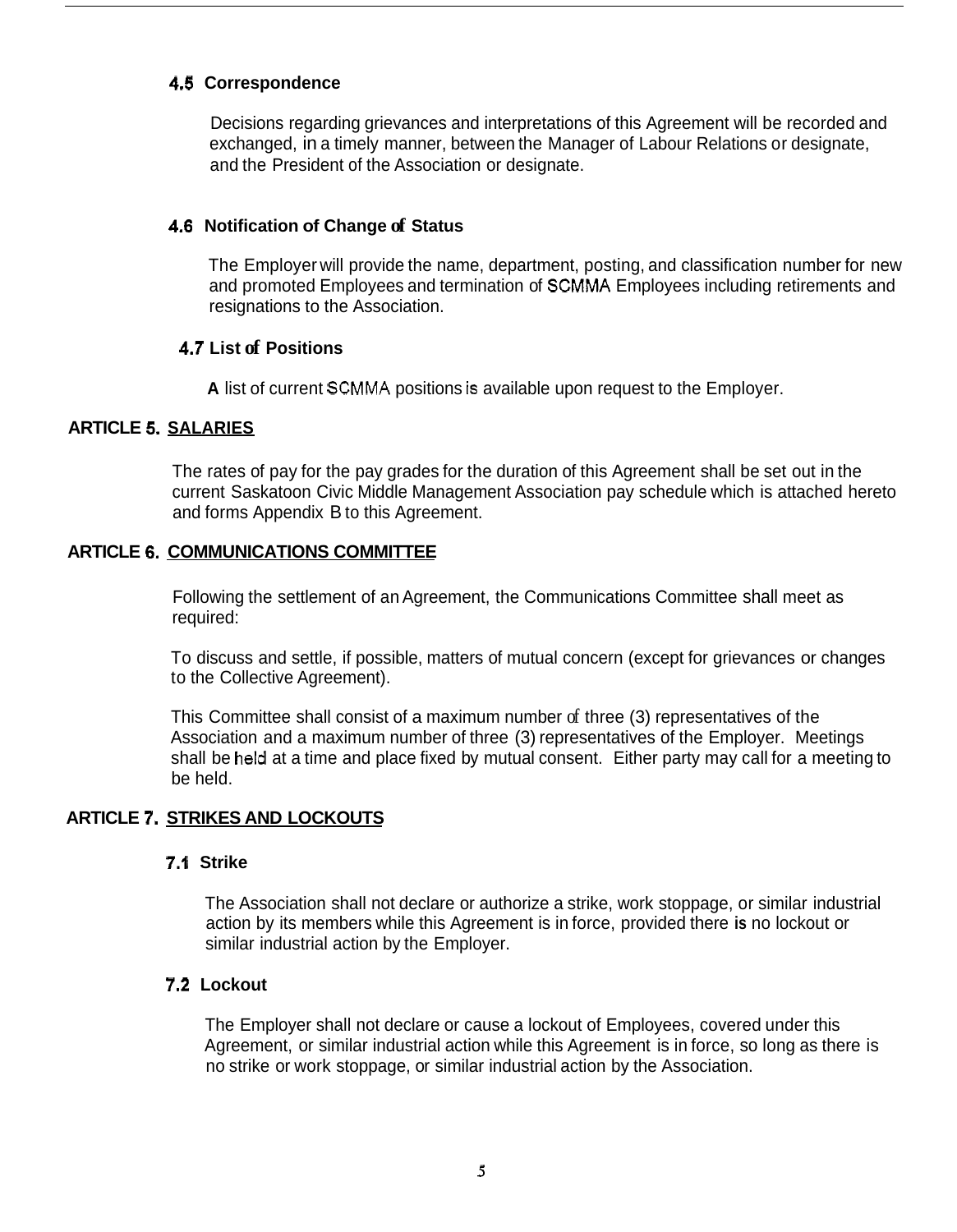# **ARTICLE 8. OVERTIME AND STANDBY**

### **8,l Premium Pay**

An Employee whose pay range is less than the maximum rate payable to comparable categories covered by the appropriate union agreement is eligible for overtime pay. Such pay to **be** calculated in accordance with the applicable union agreement. All such pay requires authorization by the General Manager.

# **8.2 Application of Overtime Pay**

Unless warranted by extraordinary circumstances, no overtime is payable as a general and basic principle, except for Employees covered by Subsection 8.1. An irregular pattern of hours may be necessary to fulfil the regular responsibilities of a position. However, where Employees are required to work excessive amounts of overtime or are required to accept excessive amounts of stand-by duty, such Employees shall be entitled to reasonable time off at the discretion **of** their General Manager. If an Employee feels that the General Manager has not resolved the matter, then he may report the matter to the Association Board and the said Association Board, in its sole discretion, may refer the matter to the Communications Committee as established under Article **6.** of this Agreement.

# **8.3 Temporary Assignments**

Remuneration levels recognize and reflect responsibility to perform temporary assignments and duties of higher level positions. Special circumstances may warrant premium pay recognition, such as prolonged periods where the Employee is performing substantially the duties of the higher level position.

# **ARTICLE 9. SALARY INCREMENTS**

## **9.** *I*  **Annual Salary Increment** - **Conditions**

Regular increments are provided to recognize growth in proficiency derived from timerelated experience and a satisfactory level of performance over a given time span. An Employee who is eligible to receive an annual increment will receive that increment, up to the maximum **of** that position's range, unless he performs in an unsatisfactory manner. If an Employee's performance is considered unsatisfactory, the annual increment may be withheld. The Employee will be given reasons in writing as soon as possible after the decision is made. The Association will be advised that an increment is being withheld. Withholding a regular increment will be grievable subject to the provisions of the grievance procedure (see Article 18. Grievances).

During the delivery of the performance appraisal report by a Manager to the Employee, the Employee may attach a statement to the annual performance appraisal report and this shall be placed on the Employee's personnel file.

#### **9.2 Increment Rates**

Upon completion of the annual performance appraisal, an Employee whose performance is satisfactory shall be accorded a salary increase of five percent **(5%)** of current salary effective the anniversary date, provided he has not reached the maximum for the salary range.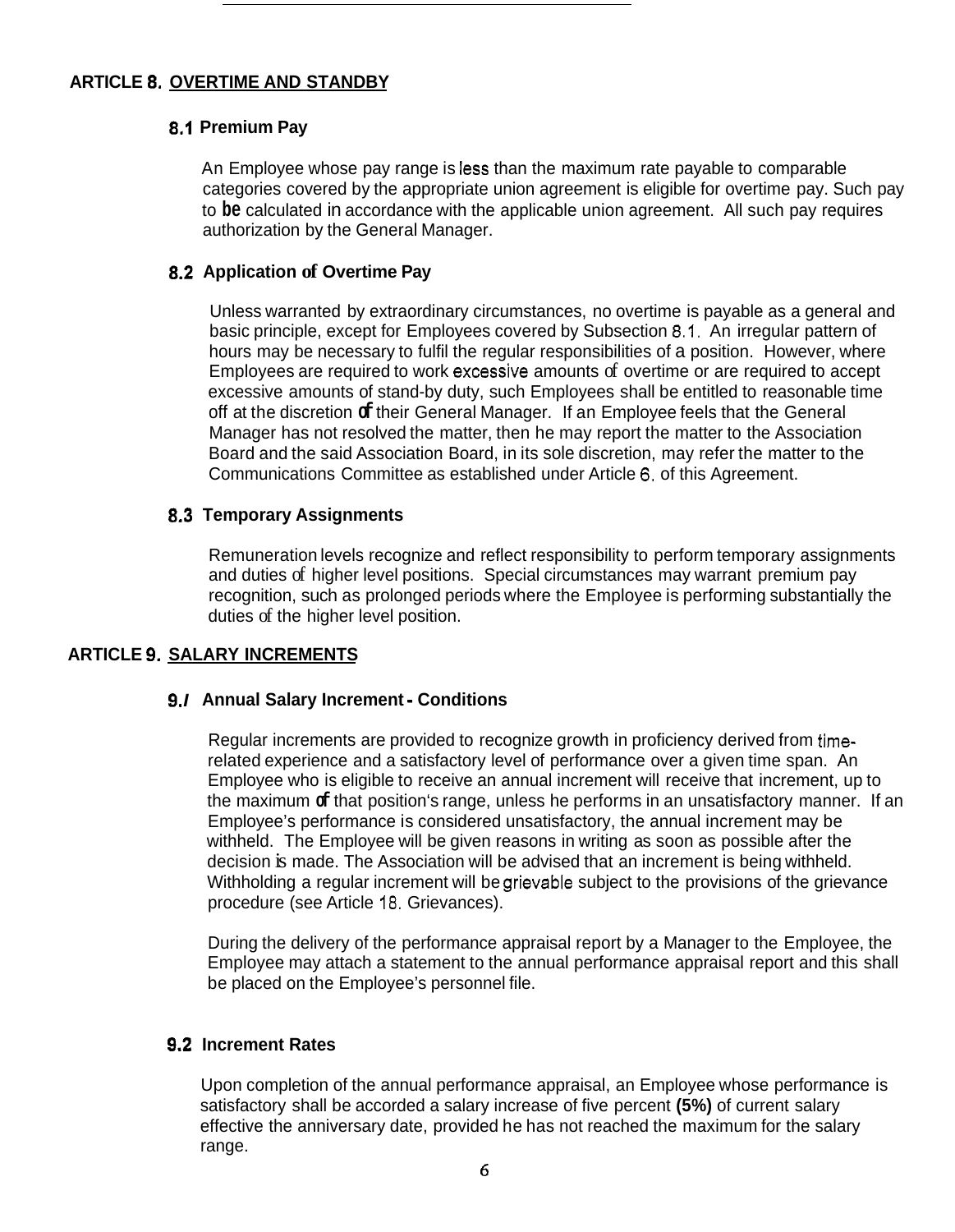Upon completion of the annual petformance appraisal, an Employee whose performance is exceptional may receive a salary increase greater than five percent (5%) of current salary with the approval of the General Manager Corporate Services and the City Manager. Such decisions are not considered to be grievable.

#### ARTICLE **IO.** RY ADMINISTRATION AND CLASSIFICATION

#### **10.1 Job €valuation System** - **Compensable Factors**

Job Evaluation is the process of determining the relative value and internal ranking of jobs in the organization. This system reflects the compensable factors by which the City of Saskatoon evaluates its Management, Professional, and Administration positions. The City's Job Evaluation System consists of seventeen (1 *7)* compensable factors. They are:

- **E** Education and Experience
- $\blacksquare$  Communication Skills
- **B** Change Management
- **a** Problem Solving
- Responsibility for Supervision of Employees
- Impact of Decisions on Municipal Programs or Services
- **a** Responsibility for the Well-Being of Others
- **a** Latitude and Empowerment
- $\blacksquare$  Information Analysis
- **a** Financial Responsibility
- **a** Confidentiality
- **Planning**
- **E** Project Management
- Internal Contacts
- External Contacts
- **E**ffort
- **E** Physical Work Environment

#### **10.2 Salary Administration and Classification Committee (Classification Committee)**

The Classification Committee is accountable for the ongoing evaluation of positions. The mandate of the Classification Committee is to deliberate regarding all evaluation requests and new positions. The Classification Committee will meet on an as required basis. Upon finalization of the evaluation, the positions will be accorded a salary range based upon total points assigned by way of the evaluation system

The Classification Committee will consist of six (6) members:

- (i) one (1) representative from Human Resources;
- (ii) four **(4)** City Management appointees, (including at least one General Manager);
- (iii) one  $\bigcap$  In member from the Association. The Association Member will also be a full participant with non-voting status.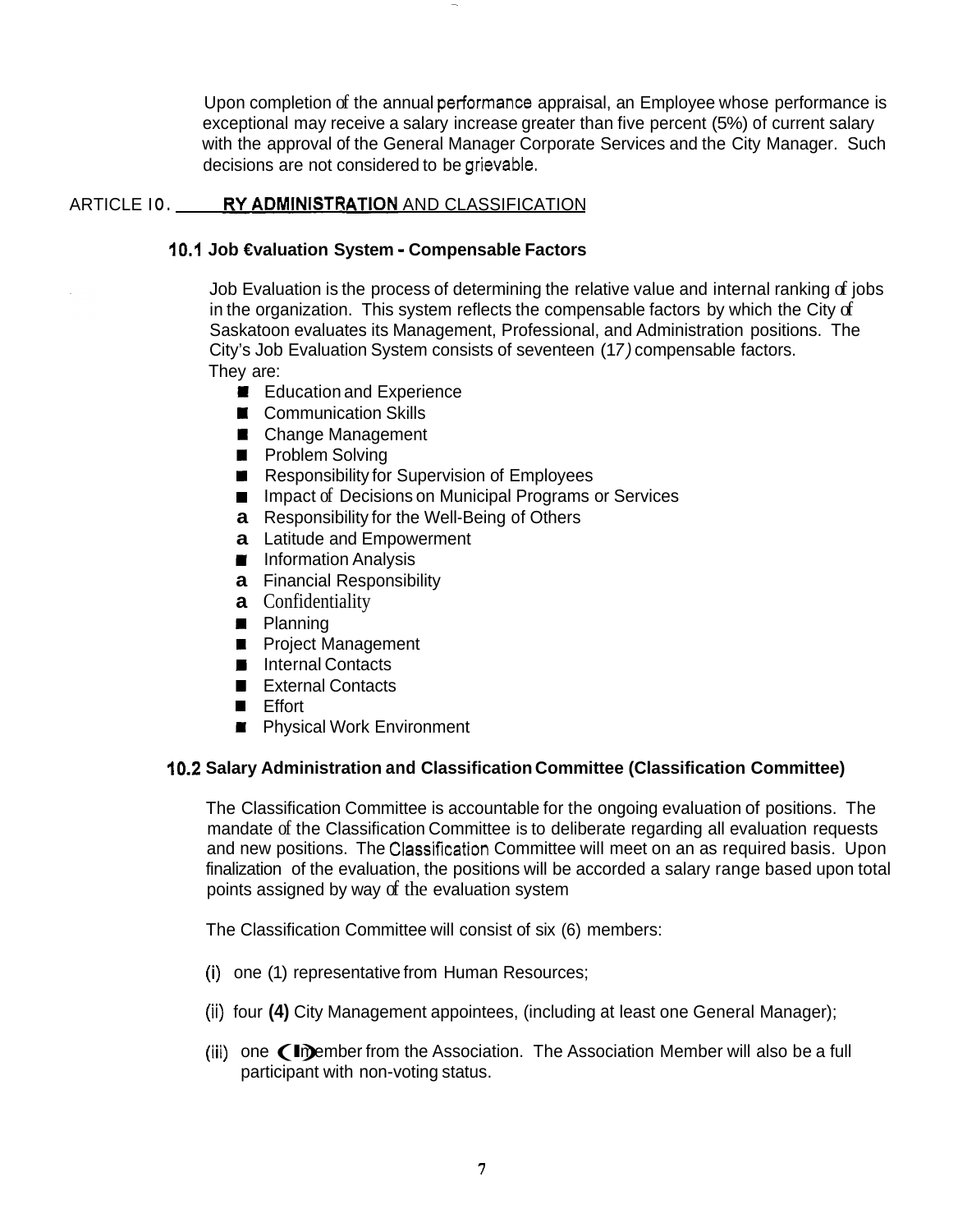#### **10.3 Classification Evaluation Process** - **Initiation**

An evaluation of the classification of a permanent SCMMA position may be initiated:

#### **10,3.1 When there is significant change in existing positions:**

- i) The Employee and/or Manager request an evaluation of the existing position. The job description is updated and signed off by the Manager and General Manager.
- ii) The Employee reviews the existing evaluation profile and then completes the Position Evaluation Questionnaire (PEQ) recording specifically the factor(s) and applicable response level(s) that is/are most appropriate. Employees are encouraged to provide additional written explanation to support their response level(s).
- iii) Results from ii) are reviewed by Manager/or General Manager.
- iv) Documentation is forwarded to Human Resources for the preparation of an evaluation file to be provided to the Classification Committee at its next scheduled meeting. (e.g.: updated job descriptions, organizational charts).
- The Employee may appear before the Classification Committee to provide  $\mathsf{v}$ ) The Employee may appear before the Classificatio<br>additional information that he believes is pertinent.
- vi) The Classification Committee will review all pertinent documentation on the position and then make its decision.
- vii) The Classification Committee's decision will be communicated to the Employee and ManagerlGeneral Manager by Human Resources no later than ten (IO) days after the Classification Committee's meeting. Communication will include the summary factor profile of the evaluated position, along with the applicable salary classification accorded.

#### **10.3.2 When a new position is created:**

- i) The job description for the new position is developed and signed *off* by the General Manager and Human Resources. The new position's Manager will complete a Position Evaluation Questionnaire (PEQ).
- ii) The Manager and/or General Manager may appear before the Classification Committee to provide additional information that they believe may be pertinent.
- iii) The Classification Committee will review all pertinent documentation on the new position and then make a decision.
- iv) The Classification Committee's decision will be communicated to the Manager/General Manager by Human Resources no later than ten (10) days after the Classification Committee's meeting.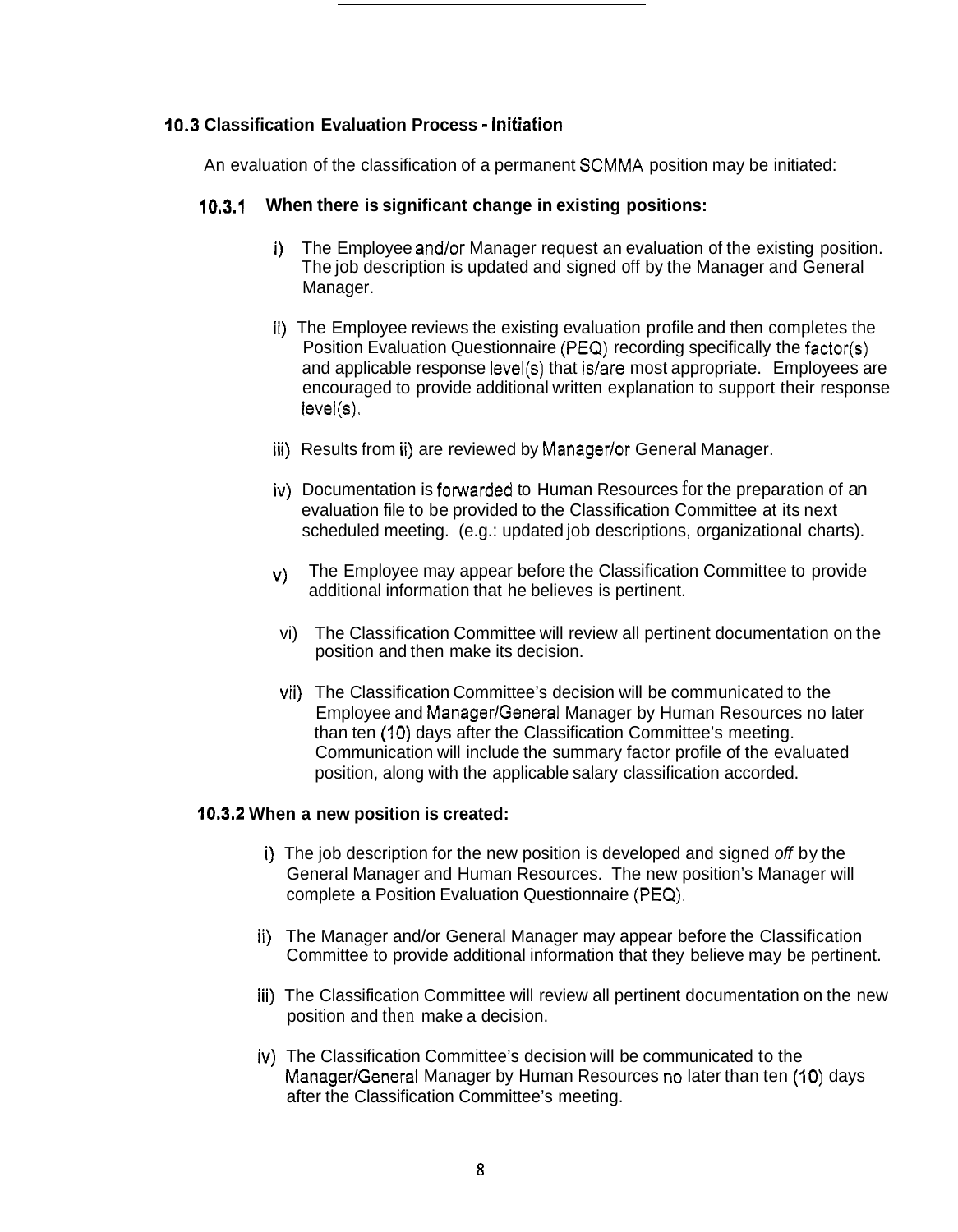v) The incumbent in the new position will complete a Position Evaluation Questionnaire (PEQ) after twelve (12) months in the new position. An evaluation of the position will then occur as in 10.3.1 stated above.

#### **10.4 Salary Administration and Classification Appeal Committee (Appeal Committee)**

If a permanent Employee is dissatisfied with the decision of the Classification Committee, the Employee may appeal to the Appeal Committee in writing, with a copy to the President of the Association, documenting the reasons why the decision is considered unsatisfactory. Only those factors that the Employee feels are understated in the evaluation results shall be considered by the Appeal Committee.

An appeal must be initiated within thirty (30) days of receipt of notification of the decision of the Classification Committee. If an appeal is not initiated within thirty (30) days of the decision by the Classification Committee being delivered to the Employee, there shall be no further appeal.

The Appeal Committee will be comprised of:

- (i) two (2) SCMMA members, not from the same department that the appeal originates from, appointed **by** the SCMMA;
- (ii) one  $\bigcap$  **I** representative from Human Resources appointed by the City;
- (iii) one  $\bigcap$  IN Manager, not from the same department that the appeal originates from, appointed by the City;
- (iv) one  $\epsilon$  additional representative will be selected from a list of Managers which will be jointly developed between SCMMA and the City. The list shall be six (6) Managers who shall serve on the Appeal Committee on a rotational basis. The name selected from the list shall not be from the same department that the appeal originates from. The list of Managers to be used by the Committee shall be from below the General Manager level;
- $(y)$  in addition, at the City's option, one  $\bigcup$  additional representative from the Manager's list developed in (iv) above may also be chosen to sit as a non-voting observer.

The Appeal Committee will, within two months of receipt of the written appeal, hear the appeal and render a decision. Human Resources will provide the Appeal Committee with the Employee's completed Position Evaluation Questionnaire (PEQ) and a written summary of the Classification Committee's decision, and reasons for the decision at least ten (IO) days prior to the appeal hearing. A copy **of** the written summary shall also be forwarded to the Employee and Association at least ten (IO) days prior to the appeal hearing. The Employee may also make a written submission to the Appeal Committee which will be provided to Human Resources at least ten (10) days prior to the appeal hearing.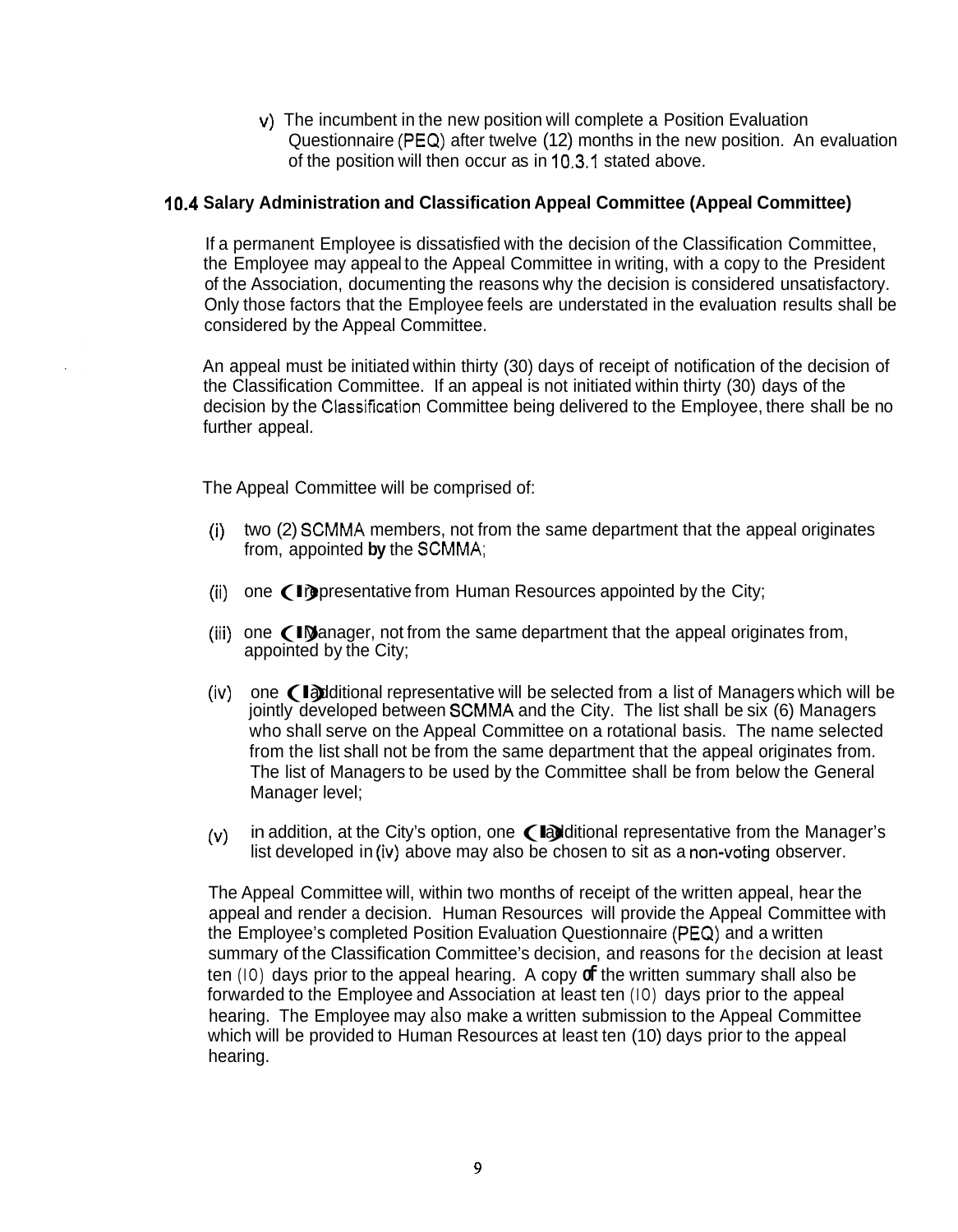The majority decision of the Appeal Committee will be provided to the Employee in writing with a copy to the Association President within ten (10) days of the appeal hearing. The majority decision of the Appeal Committee will be considered final, and shall not be considered to be grievable.

#### ARTICLE II. **USE OF** PREMISESISERVICES

Subject to availability, the Employer will allow the Association to use the internal mail system of the Employer, Employer printing services (at Employer rates), audio visual equipment, and the electronic mail system.

Subject to availability and normal Employer regulations concerning the use of space, the Employer agrees to provide the Association with suitable meeting rooms, upon request, The Employer may charge a fee for this service.

### **E 12. DISCRIMINATI( AND SEXUAL ARASSMENT**

The parties agree that there shall be no discrimination practised by reason of age, ancestry, race, creed, colour, national origin, political or religious affiliation or belief, sex, sexual orientation, marital status, physical disability or membership or activity in the Saskatoon Civic Middle Management Association.

The Employer and the Association do not condone sexual harassment. The Employer has developed a Sexual Harassment Policy covering all Employees of the Employer. Requests for information or concerns about sexual harassment can be directed to Human Resources or *a*  member of the Association Executive.

# ARTICLE **13.** APPOINTMENTSNACANCIES

Vacancies for permanent positions shall be posted for a period of five (5) days. **A** vacant position need not be posted where the Employer has obtained the consent of the President of the Association to not posting the position. **A** copy of postings shall be sent to the Secretary of the Association. Commensurate with the desire **of** the Employer to enhance the opportunity for career advancement, SCMMA Employees shall receive first consideration in competitions for vacant or new SCMMA positions, subject to: possessing required qualifications, performance record, suitability and merit. "First consideration" shall mean the completion of a thorough evaluation of applicant SCMMA Employees prior to the evaluation of external candidates, **A**  SCMMA Employee who is unsuccessful in the competition for such position vacancies shall be promptly notified of the reasons for his/her non-selection.

#### **13.1 New Positions** - **Notification**

On the creation of a new SCMMA position, the Employer shall notify the Secretary of the Association. The Association may make representation with respect to their views within five *(5)* days of notification.

#### ARTICLE **14.** PROBATIONARY PERIOD

All appointments to SCMMA positions shall be subject to:

(a) **A** twelve (12) month probationary period for new Employees of the Employer.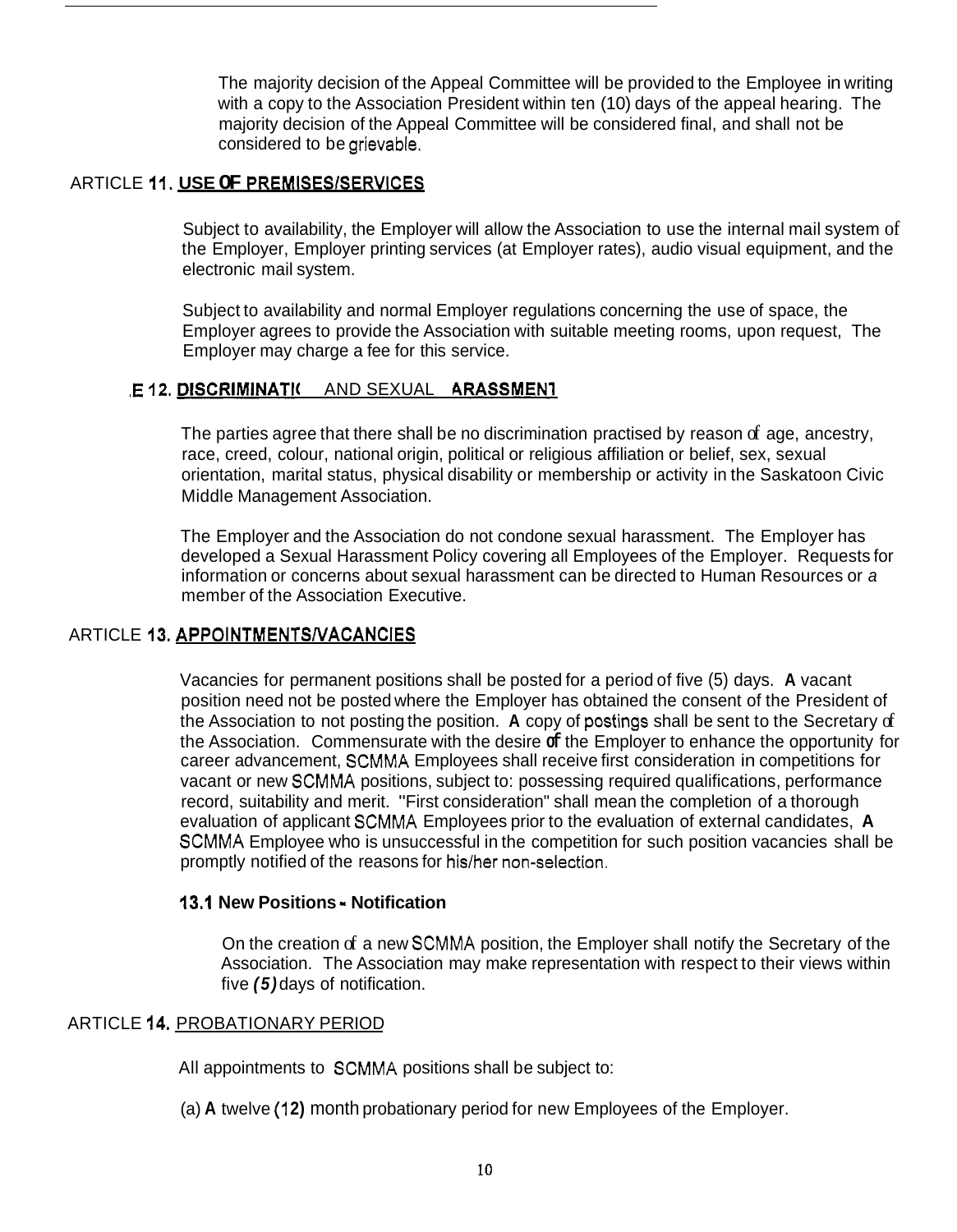**(b) A** six (6) month probationary period for Employees within the civic service who are appointed to new positions.

During the probation period, the Employee's suitability shall be determined by the Employer.

### **ARTICLE 15. PERFORMANCE OF DUTIES**

#### **15.1 Liability for Performance** *of* **Duty**

The Employer agrees to indemnify Employees with respect to any claim made against such Employees resulting from or relating to the performance of such Employee's duties except where it is established that such action arose out **of** a wilful or wanton dereliction of duty by the Employee. In the event that such proceedings result in any judgment or monetary award against an Employee, the Employer will indemnify such Employee in respect of such judgment or monetary award and such indemnification shall include the assumption of costs of any legal proceedings incurred by the Employee in respect of civil or criminal charges against such Employee, resulting from the performance of such Employee's duties,

#### **15.2 Outside Employment**

Full-time SCMMA staff members may undertake outside employment, providing such employment does not interfere with the proper performance of the Employee's day-to-day Employer-related duties. Such employment shall not be in violation of the Employer's Conflict of Interest Policy.

#### **15.3 Discipline**

The Employer reserves the right to discipline any Employee. Where it is feasible or possible, before any disciplinary action is taken, the SCMMA President or Vice President shall be notified. The Employee should be advised that they may request the presence of the President of the Association or his designate at the meeting where disciplinary action is to be taken. The Association will be provided with a copy of the disciplinary documentation.

## **ARTICLE 16 HD**: ESS TO PERSONNEL FILES

Association members shall have the right to examine their official personnel file maintained within Human Resources, at any time during regular office hours. Examination of the file shall be kept in confidence. The member may also be accompanied, if desired, by an Association member of his own choosing.

#### **ARTICLE 17. TERMINATION OF EMPLOYMENT**

#### **17.1 Resignation**

An Employee holding a permanent SCMMA position who intends to resign shall send a formal letter of resignation to his manager with a copy to his General Manager at least four **(4)** weeks before the proposed date of resignation. **A** copy of the letter must also be sent *to* Human Resources. The four **(4)** weeks notice period may be waived at the discretion of the General Manager and/or Human Resources. These notice periods are expected to be in addition to any unused vacation entitlement.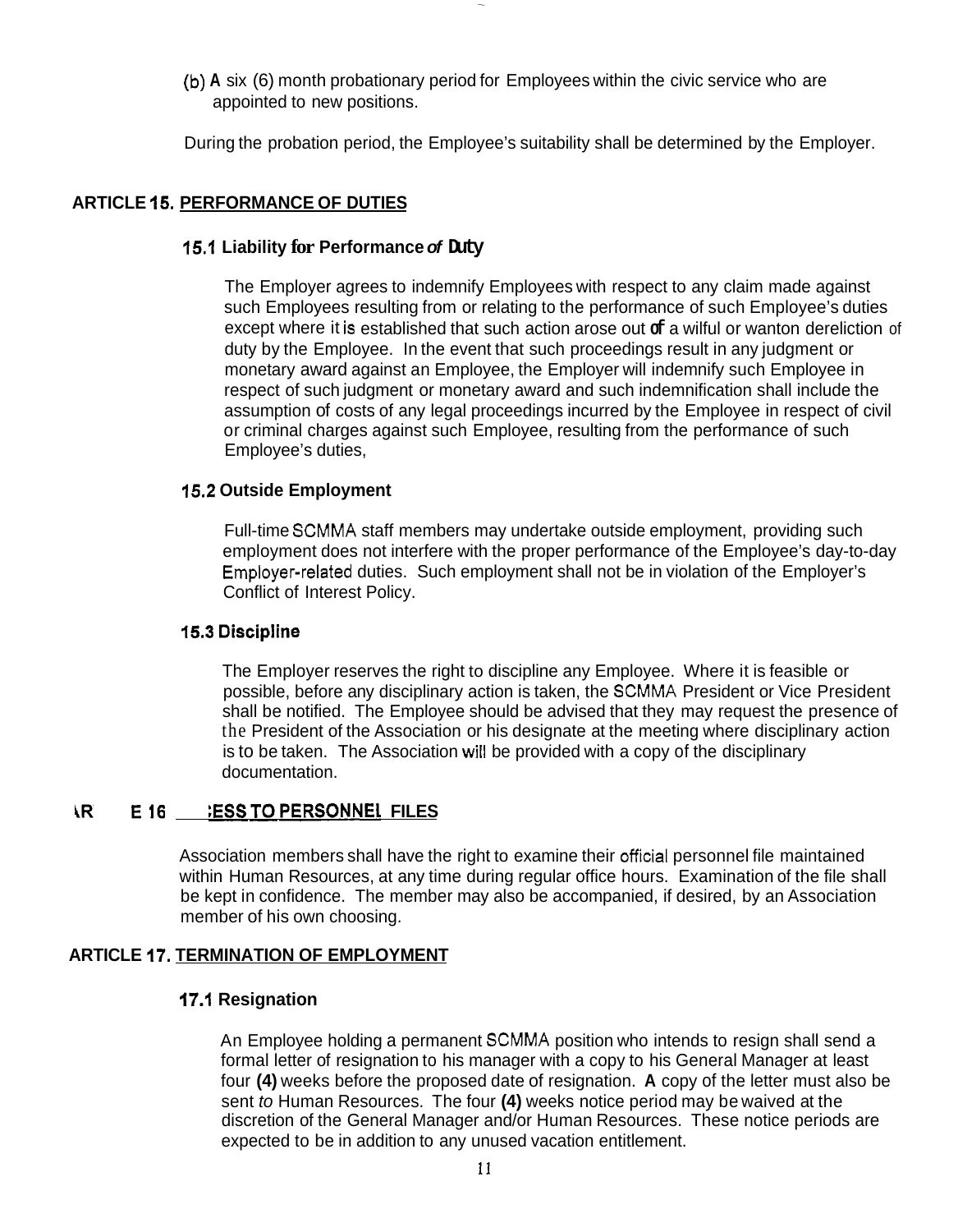### **17,2 Dismissal and Disciplinary Action**

The Employer reserves the right to dismiss any Employee for just cause. Where it is feasible or possible, the Association President or Vice President will be notified, in advance of any dismissal action being taken. The Employee will be informed, in writing, of the reasons for and the effective date of the dismissal. A copy of the letter will be forwarded to the Association President. The Association will have fifteen (15) days to investigate the dismissal and possibly file a grievance. Failure to raise a grievance within the time limit will result in no further grievance action being taken. The time limit may be extended by mutual agreement.

In cases of dismissal or discipline, with cause, pursuant to Article 15.3 *of* this Agreement, if a grievance proceeds to arbitration for a decision, an arbitrator shall have the authority to dispose of the grievance in a fair and equitable manner by substitution *of* a lesser penalty or reinstatement of the Employee, or in upholding the decision of the Employer.

For a termination without cause, the parties understand and agree that an arbitrator may only determine an amount of fair and equitable compensation applicable.

#### **17.3 Retirement**

Normal retirement date shall be deemed to be the first (1<sup>st</sup>) of the month coinciding with or next following the Employee's 65<sup>th</sup> birthday. Subject to the provisions of the superannuation plan an Employee may retire before the normal retirement date, or if the Employee wishes, duties and responsibilities may be reduced on terms mutually agreeable to the Employee, the Manager and/or General Manager, and Human Resources.

#### **17.4 Final Payment**

Upon termination of employment, the final salary cheque will not be issued until all material and financial obligations to the Employer have been satisfied.

#### **ARTICLE 18. GRIEVANCE PROCEDURE**

A grievance is an appeal in writing with respect to the interpretation or application **of** this Agreement. An Employee may be dismissed by the Employer, either by providing sufficient notice or for just cause and such dismissal shall be confirmed in writing.

An Employee may grieve within fifteen (15) days of the alleged event. If a grievance is not filed within fifteen (15) days of the alleged event, it shall not be grievable. The time limit may be extended by mutual agreement. The following procedures shall apply:

- **18.4** The grievance shall be first filed with the General Manager who shall, within fifteen (15) days, conduct a hearing and provide a written response.
- **18.2** If an Employee, or the Association on their behalf, wishes to appeal the decision of the General Manager, the matter may be referred for a hearing, in order, to:
	- (1) City Manager;
	- **(2)** Arbitration,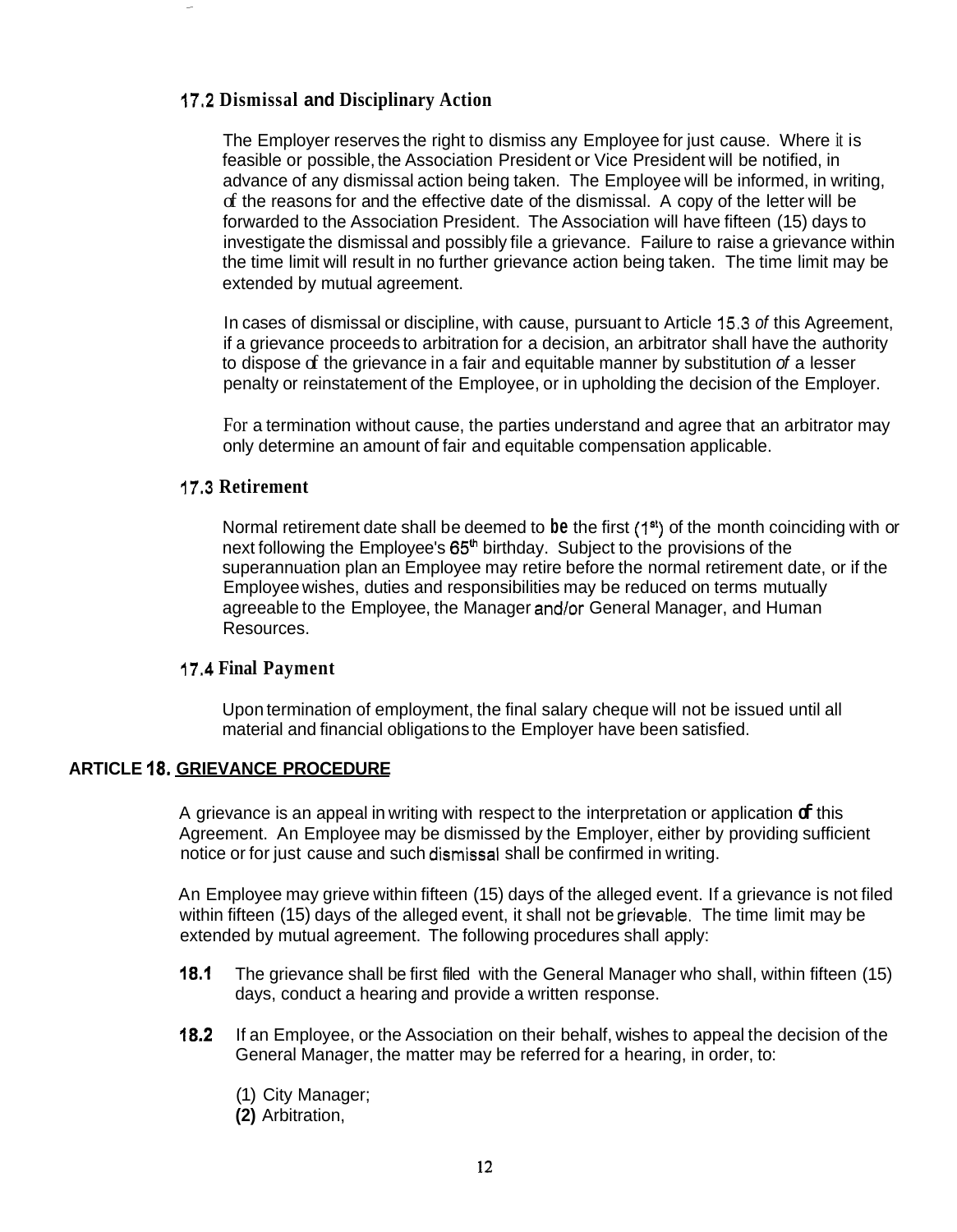In the above case, the City Manager shall have fifteen  $\langle \cdot \rangle$  days from receipt of the grievance to provide a written response.

- **18.3** The Association agrees to advise the City within fifteen (15) days of receipt of the decision should the Association decide to proceed to arbitration. If the grievance is not **SO** referred, it shall be considered withdrawn.
- **18.4** Failure by the City to respond in any of the above steps within the time limits will automatically move the grievance to the next step in the grievance procedure.

#### **ARTICLE 19. ARBITRATION PROCEDURE**

- **19.1** If a grievance proceeds to arbitration, an arbitrator mutually agreed to, shall be selected by both parties. If an arbitrator cannot be agreed to, the Minister of Labour shall be asked to make an appointment.
- **19.2** Each party shall equally share the fees and expenses of the arbitrator and shall be responsible for its own costs.
- **19.3** The arbitrator shall not have any authority to alter any of the terms of this Agreement.
- **19.4** The arbitrator's decision shall be binding.

#### **ARTICLE 20. STATUTORY HOLIDAYS**

Eleven (1) public holidays are provided annually **as** follows: New Year's Day, Good Friday, Easter Monday, Victoria Day, Canada Day, Saskatchewan Day (first Monday **in** August), Labour Day, Thanksgiving Day, Remembrance Day, Christmas Day, Boxing Day and any day or part of a day proclaimed a civic holiday.

#### **ARTICLE 21. VACATION ENTITLEMENT**

#### **21.1 Annual Vacations**

Annual vacations are based and calculated on a vacation year of April I to March **31.** The vacation allowance is as per attached Appendix C.

#### **21.2 Earned Days Off (EDO)**

A maximum of five (5) EDO'S may be banked.

#### **ARTICLE 22. LEAVES**

#### **22.1 Sickness and Disability**

After three (3) months' continuous employment, Employees shall be eligible, as a condition of employment, to participate in an Employer-sponsored disability plan consisting of the following: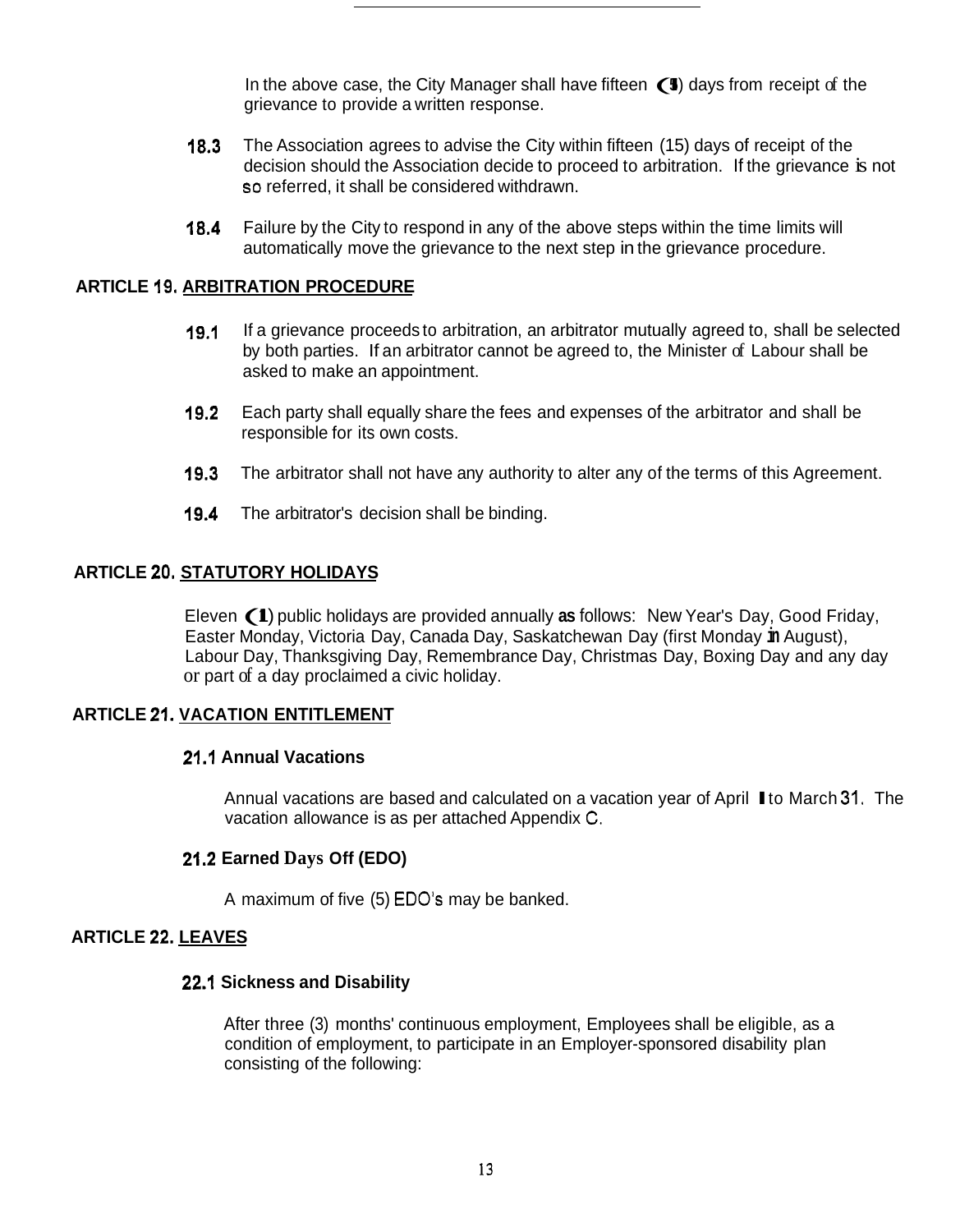# **22.1.1 Sick Leave Plan**

For up to twelve (12) months or lesser period of continuous illness, the Employee shall receive one hundred percent (100%) of regular salary. This portion shall be self-insured by the Employer.

# **22.1.2 Long-Term Disability Plan**

If same illness continues longer than one (1) year, or is recurring in nature, the Employee shall receive sixty percent (60%) of regular earnings, non-taxable, to a maximum amount of \$4,000.00 per month in accordance with the terms and conditions of the long-term disability policy up to his normal retirement age. The premium costs of this plan shall be borne entirely by the Emptoyee.

# **22.2 Compassionate Leave**

compassionate Leave shall be granted by the Employee's Manager based on consideration of the individual circumstances of the case.

# **22.3 Maternity Leave**

An Employee who has been employed for a total of at least twenty (20) weeks in the fiftytwo (52) weeks immediately preceding the day on which the requested leave is to commence, and who provides a medical certificate from a qualified medical practitioner stating she is pregnant, shall be eligible for maternity leave without pay. The maximum leave is twenty-six (26) weeks, commencing at any time during the period of twelve (12) weeks immediately preceding the estimated date of birth. Individual circumstances may warrant flexibility in timing of leave. Upon request, an Employee may be granted an additional leave of absence without pay. Total leave of absence, including the twenty-six (26) weeks set out above, shall not exceed fifty-two (52) weeks.

Effective January 1 , I999 when an Employee with at least six (6) months' service is on maternity leave in the course of her employment and is eligible for maternity Employment Insurance benefits pursuant to *The Employment lnsurance Act (Canada):* 

- (a) The City of Saskatoon shall pay ninety-five percent (95%) of the Employee's regular salary for the first two (2) week period.
- (b) The City of Saskatoon shall pay the difference between the Employment Insurance benefits and ninety-five (95%) of the Employee's regular salary for thirteen (13) weeks.

An Employee on maternity leave will not have her salary increment dates affected by the fifteen (15) week health related portion of the maternity leave.

# **22.4 Jury Duty**

When an Employee is summoned for jury duty there will be no loss of salary while so serving. If an Employee is summoned to appear in court then there will be no loss in salary provided it is on behalf of the Employer that the Employee is making the appearance, Remuneration paid to the Employee by the court must be remitted to the Employer.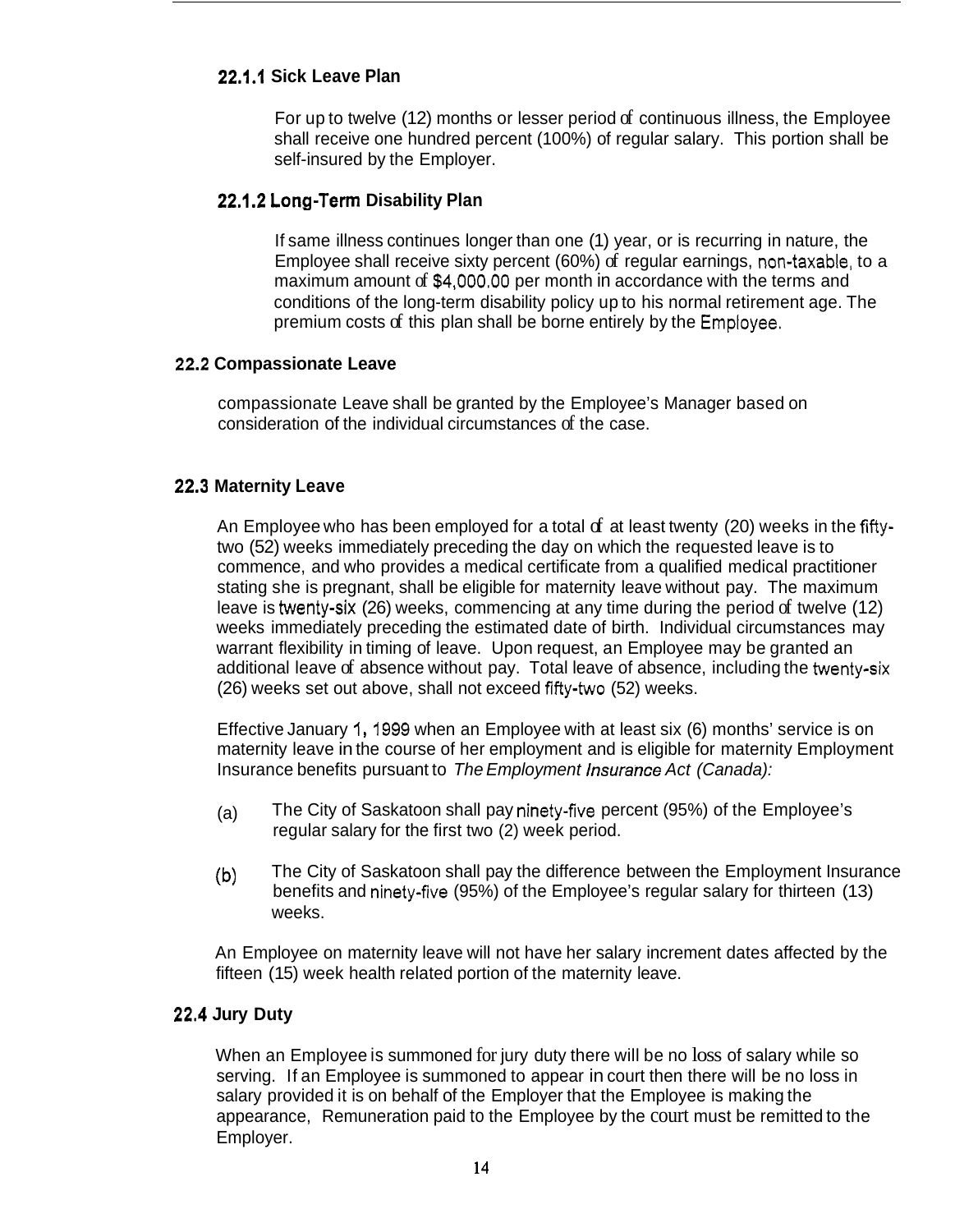#### **22.5 Self-Funded Leave Pfan**

Employees shall be entitled to take part in a self-funded leave of absence plan subject to an adverse ruling with respect to the continuation of the Plan by Revenue Canada. The parties acknowledge that the terms of the plan are as generally described in Appendix A attached to this Agreement.

#### **ARTICLE 23. EMPLOYEE BENEFITS**

#### **23.** *I* **Superannuation**

A Superannuation Pian shall be provided as detailed in Bylaw No. 4324.

With respect to pension negotiations, the Association is entitled to have one (1) representative on the Pension Benefits Committee.

#### **23.2 Group Life Insurance**

- (a) The Employer agrees to maintain a policy of group life and accidental death insurance for the protection of permanent Employees within the scope of this Agreement. **All**  permanent Employees shall after three (3) months' continuous employment, as a condition of their employment, make application for group life insurance and maintain their membership in the group life insurance plan during their entire service with the City.
- (b) The parties acknowledge that the general terms of the aforementioned plan are as follows:

(I) The maximum insurance available is \$300,000.00;

- **(2)** There is mandatory coverage of two times (2X) salary annual salary which is cost shared equally by the Employee and the Employer;
- (3) The Employee may, at the option of the Employee, increase the coverage to three times (3X) annual salary with the premium for such coverage to be cost shared equally between the Employee and the Employer. The Employee, may at the option of the Employee, increase the coverage to four times **(4X)** annual salary with the premium costs of anything over three times (3X) annual salary to be covered solely by the Employee.

#### **23.3 Dental Plan**

After three (3) months' continuous employment, and subject to the provisions of this Plan, permanent Employees shall be covered under the City Dental Insurance Plan. Premiums shall be paid for **by** the Employer. General coverage under the Plan and the maximum per insured individual are **as** follows:

Basic Work - 80 percent (80%) to an annual maximum of \$1,500.00.

Major Work - **60** percent (60%)to an annual maximum of \$1,500.00.

Orthodontic Work - 50 percent (50%) to a lifetime maximum of \$1,500.00.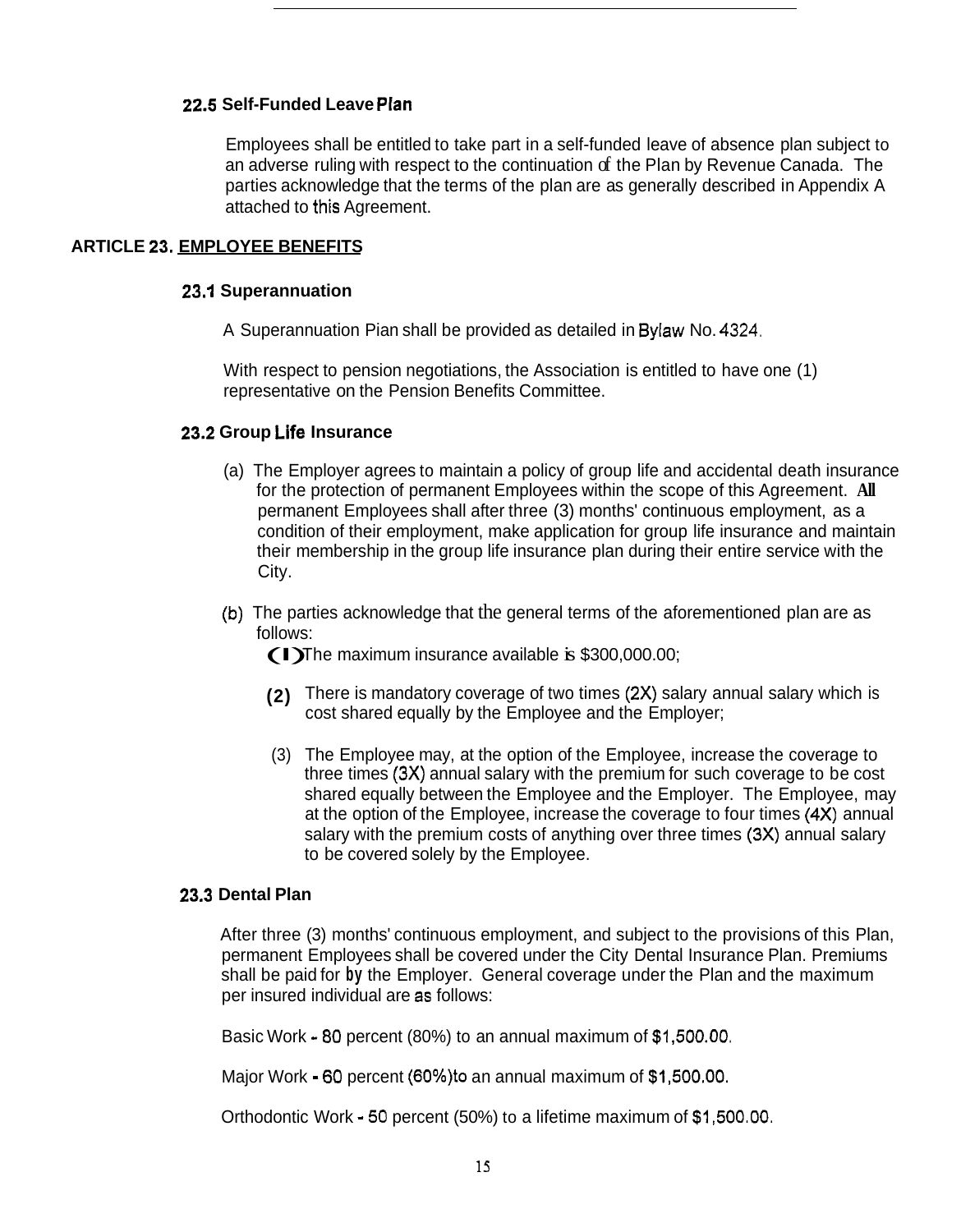Coverage for orthodontic work shall extend only to dependent children as defined in the insurance policy and shall not extend to Employees. Coverage for basic work and major work shall include Employees and their eligible dependents as defined under *The Insurance Act.* 

#### **23.4 Extended Health Care Benefit**

There shall be an extended health care plan, for which the annual Employer's cost of such plan will not exceed one percent (1%) of payroll.

#### **23.5 Car Allowance**

Where an Employee is required to use his vehicle for City business, City Policy #A03-021, Local Travel-Employees shall apply.

#### **23.6 Employee Development**

The Employer supports Employee development for the purpose of increasing Employee effectiveness, productivity and enhancing the opportunity for career advancement. Encouragement and assistance is provided through various ways, including:

- (a) Financial reimbursement for approved courses;
- (b) Participation in select seminars at recognized institutions and "in-service" training programs;
- (c) Educational leave considered on an individual basis.

**THE SASKATOON CIVIC MIDDLE MANAGEMENT ASSOCIATION** 

 $\mathcal{L}% _{M_{1},M_{2}}^{\alpha,\beta}(\varepsilon)=\mathcal{L}_{M_{1},M_{2}}^{\alpha,\beta}(\varepsilon)$ **Cary Humphrey, President** 

WANAGEWENT ASSOCIATION<br>
Cary Humphrey, President<br>
Tom Milroy, Vice President

#### **THE CITY OF SASKATOON**

H. Davday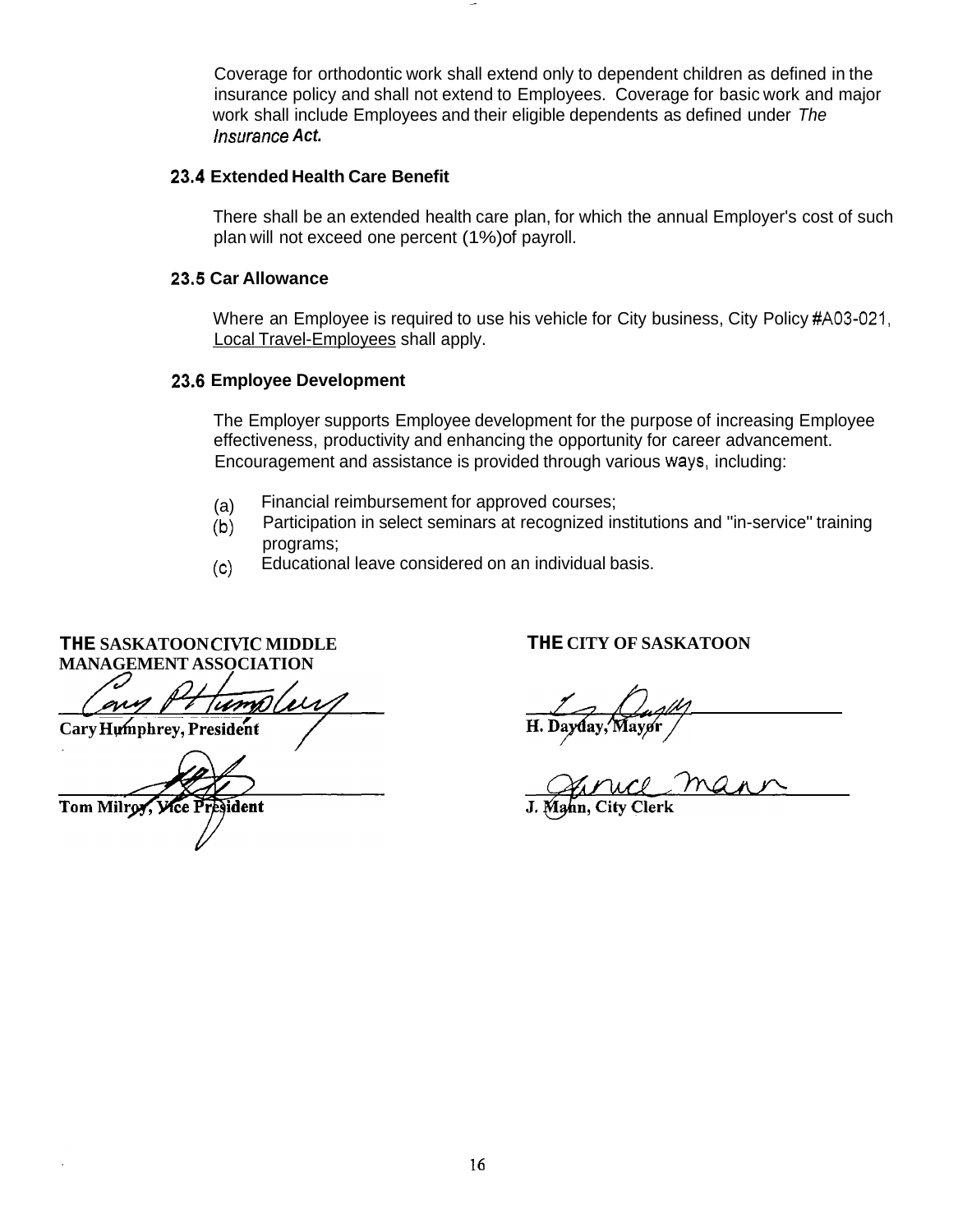#### **APPENDIX A**

#### **CITY OF SASKATOON DEFERRED** *SALARY* **LEAVE PLAN**

The following is intended to provide a summary of the key features of the **City** of Saskatoon Deferred Salary Leave Plan (D.S.L.P.). The information has been taken from the official plan document which has been approved by the Board of Administration and an advance tax ruling obtained from Revenue Canada, Taxation.

#### **1. What is the purpose of the plan?**

To enable eligible Employees to defer a portion of their gross salary in order to pre-fund a mutually agreed upon period of leave from the City.

#### **2. Who is eligible to join the plan?**

The D.S.L.P. is available to all permanent exempt and senior administration Employees.

#### **3. What are the enrollment procedures?**

An Employee is required to complete an application form specifying the enrollment date, leave period commencement date, return date, and semi-monthly pay period deduction for each plan year. Following review and approval at the Department Head or Division level, payroll deductions are started.

#### **4. How much salary can be deferred?**

*An* Employee can defer anywhere from 10% to **30%** of their annual gross salary in a given calendar year. The election to defer with the exception of the first year of the Plan's operation must be made prior to the beginning of each calendar year.

#### **5. Are there any stipulations on the leave of absence period?**

Yes, the tax regulations covering these plans, specify a minimum leave period of six months and the maximum leave period of twelve months. **A** further requirement is that the total deferral period and leave period combined cannot exceed six years from the Employee's commencement date under the plan.

#### *6.*  **Can the amount of salary deferral or the date for the leave of absence be changed?**

Only one deferred salary election may be made for each tax year. The election must be completed prior to the beginning of the tax year to which it applies and cannot be changed or discontinued unless you terminate employment. The date of the leave period may be changed with the consent of the General Manager provided that the "six year rule" (i.e. combined deferral and leave period) is not exceeded.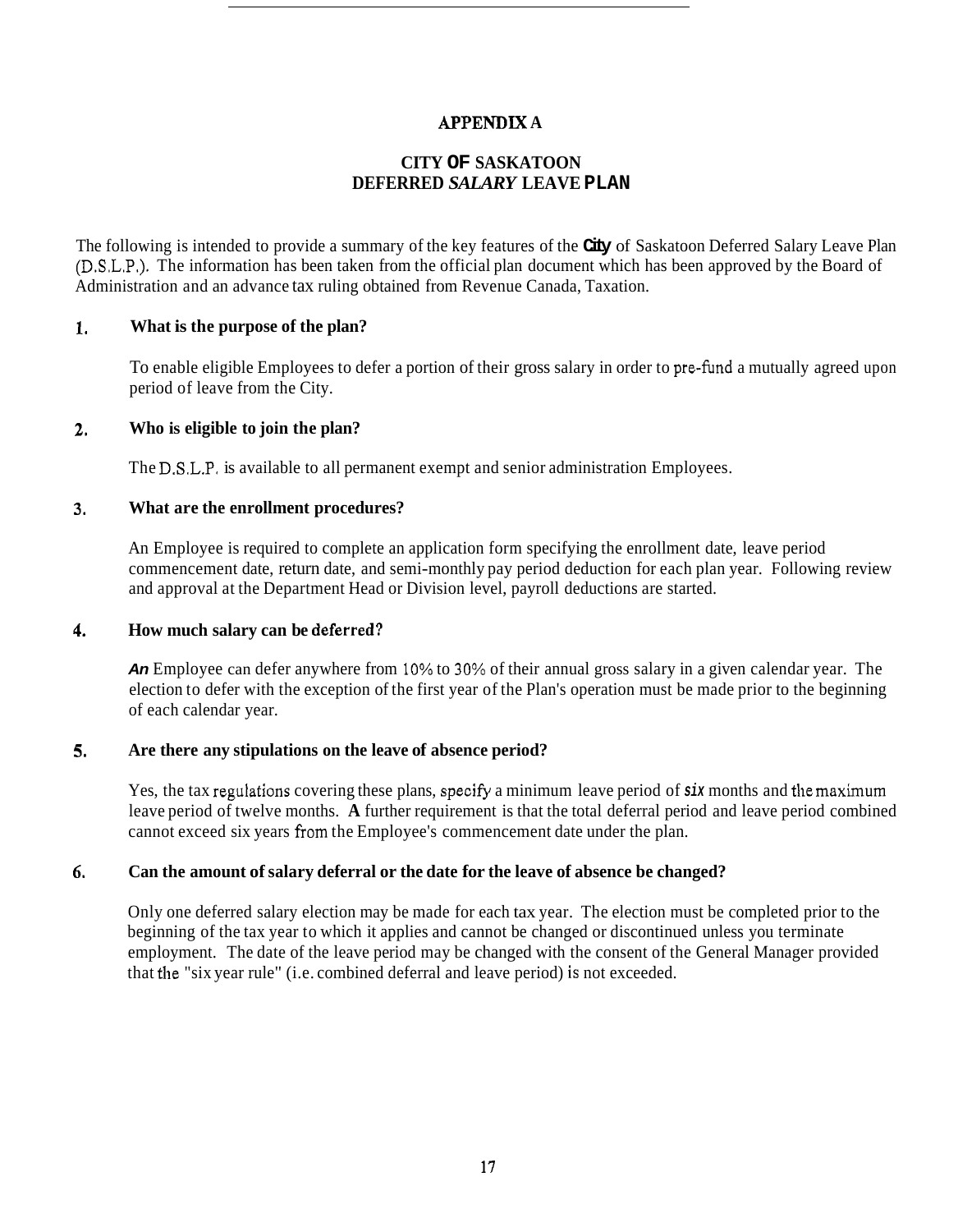#### **7. What is the tax status of deferred salary amounts?**

The amount of salary which has been deferred will not be included in the Employee's income in the year in which it is earned but will be included for the period of the leave during which time all deferred amounts must be paid to the Employee.

#### **8. Will interest be paid during the deferral period on amounts deferred?**

After careful consideration of the tax and other implications of paying interest, it **was** determined that no interest would be paid. However, it was agreed that the EmpIoyer's share of all contributions towards maintaining group life, dental and pension coverage at pre-leave levels would be paid during the period of leave of absence. The Employee's share of such contributions would be deducted in the normal fashion from deferred salary paid during the leave period. This arrangement is covered by the tax regulations and does not constitute a tax benefit whereas any interest paid is taxable in the year it is earned.

### **9. What happens if an Employee cannot complete the deferral and leave period?**

If an Employee terminates employment prior to the completion of the D.S.L.P., the entire amount of his or her deferred salary must be refunded in the tax year termination occurs. An Employee may also discontinue participation in the plan due to financial hardship or other exceptional circumstances in which case all amounts previously deferred must be refunded immediately. Under either circumstance, refunds are fully taxable in the year paid.

### **10. What happens in the event of death or prolonged disability?**

**If** death **occurs** during the deferral period, a lump **sum** refund of amounts previously deferred is paid to the Employee's estate or named beneficiary. Depending upon the severity and likelihood of recovery, a prolonged period of disability during the deferral period will result in either a suspension of deductions or a payout of amounts previously deferred.

#### **11. Are there any restrictions during the leave period?**

An Employee may use the approved leave period for any purpose with the exception of any involvement with the City for remuneration. Following completion of the leave the Employee must resume employment with the City for a minimum period of time equal to the leave in order to retain favourable tax status of deferred salary amounts.

#### **12. What about Employee benefits during the deferral and leave period?**

The intent is to maintain ail Employee benefits pre-salary deferral levels during the deferral and leave period. The notable exceptions are Canada Pension Plan and Unemployment Insurance which stipulate that contributions and benefits must be based on the actual earnings received by the Employee. Vacation accruals and service credits will be suspended during the leave period only and no coverage for Workers' Compensation would be available from the City. As previously stated, the City will continue to pay its share of benefit costs during the leave period.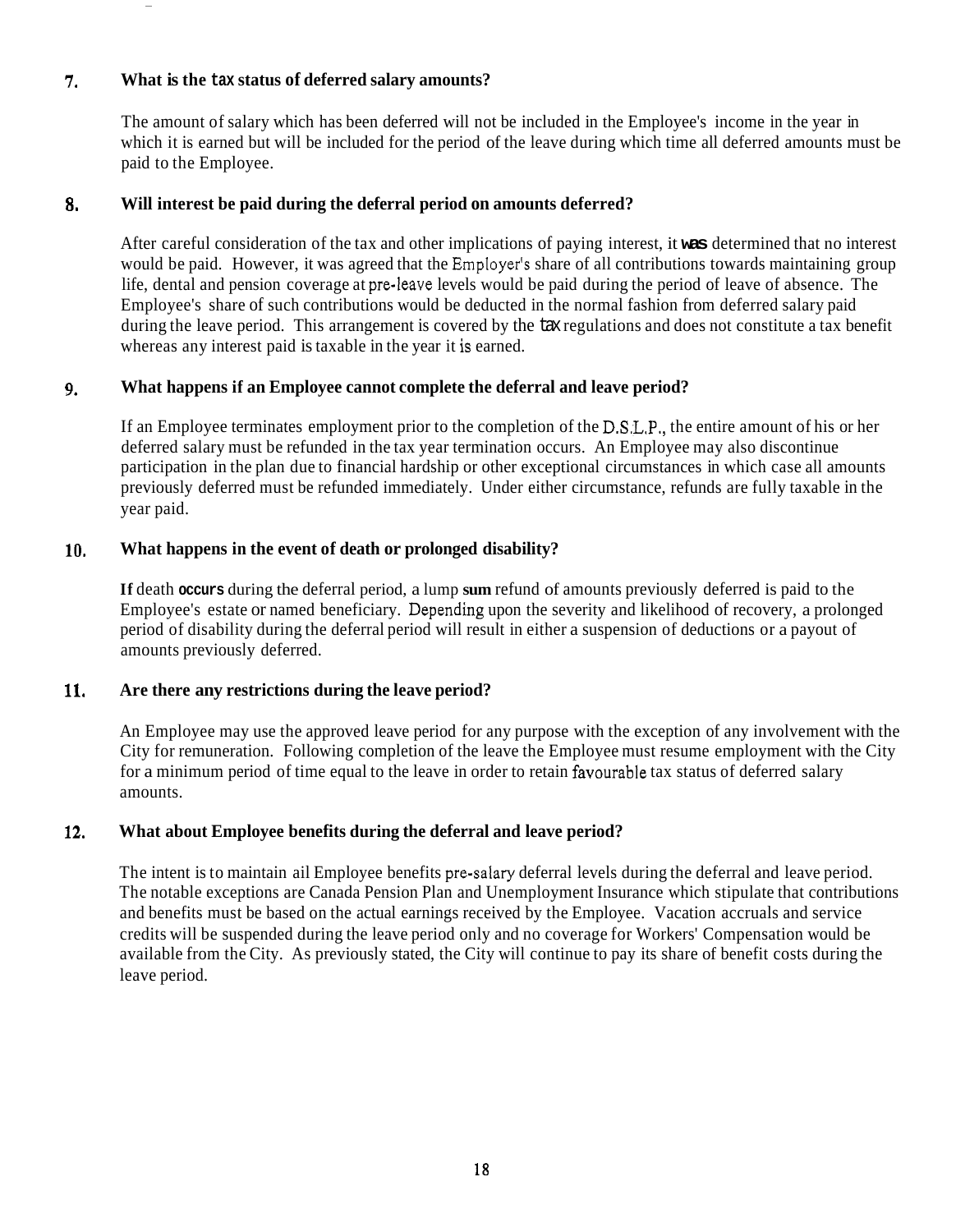#### **EFFECTiVE JANUARY 1,1998 TO DECEMBER 31, 4998 (SALARY SCHEDULE ONLY)**

 $\mathbf{1}$ 

| Grade 1    | Minimum        | Maximum        |
|------------|----------------|----------------|
| .Annual    | 23,080.00      | 27,095.00      |
| Monthly    | 1,923.33       | 2,257.92       |
| Pay Period | 961.67         | 1,128.96       |
| 36.67 Hr   | 12.10          | 14.21          |
| Grade 2    | Minimum        | Maximum        |
| Annual     | 25.960.00      | 30,495.00      |
| Monthly    | 2,163.33       | 2,541.25       |
| Pay Period | 1,081.67       | 1,270.63       |
| 36.67 Hr   | 13.61          | 15.99          |
| Grade 3    | <b>Minimum</b> | Maximum        |
| Annual     | 28,845.00      | 33,895.00      |
| Monthly    | 2,403.75       | 2,824.58       |
| Pay Period | 1,201.88       | 1,412.29       |
| 36.67 Hr   | 15.13          | 17.77          |
| Grade 4    | Minimum        | Maximum        |
| Annual     | 32,350.00      | 38,015.00      |
| Monthly    | 2,695.83       | 3,167.92       |
| Pay Period | 1,347.92       | 1,583.96       |
| 36.67 Hr   | 16.96          | 19.93          |
| Grade 5    | Minimum        | Maximum        |
| Annual     | 37,190.00      | 43,745.00      |
| Monthly    | 3,099.17       | 3,645.42       |
| Pay Period | 1,549.58       | 1,822.71       |
| 36.67 Hr   | 19.50          | 22.94          |
| Grade 6    | Minimum        | Maximum        |
| Annual     | 39,975,00      | 46,975.00      |
| Monthly    | 3,331.25       | 3,914.58       |
| Pay Period | 1,665.63       | 1,957.29       |
| 36.67 Hr   | 20.96          | 24.63          |
| Grade 7    | <b>Minimum</b> | <b>Maximum</b> |
| Annual     | 45,225.00      | 53,195.00      |
| Monthly    | 3,768.75       | 4,432.92       |
| Pay Period | 1,884.38       | 2,216.46       |
| 36.67 Hr   | 23.72          | 27.89          |
| Grade 8    | <b>Minimum</b> | <b>Maximum</b> |
| Annual     | 48,730.00      | 57,380.00      |
| Monthly    | 4,060.83       | 4,781.67       |
| Pay Period | 2,030.42       | 2,390.83       |
| 36.67 Hr   | 25.55          | 30.09          |

 $\mathfrak{f}$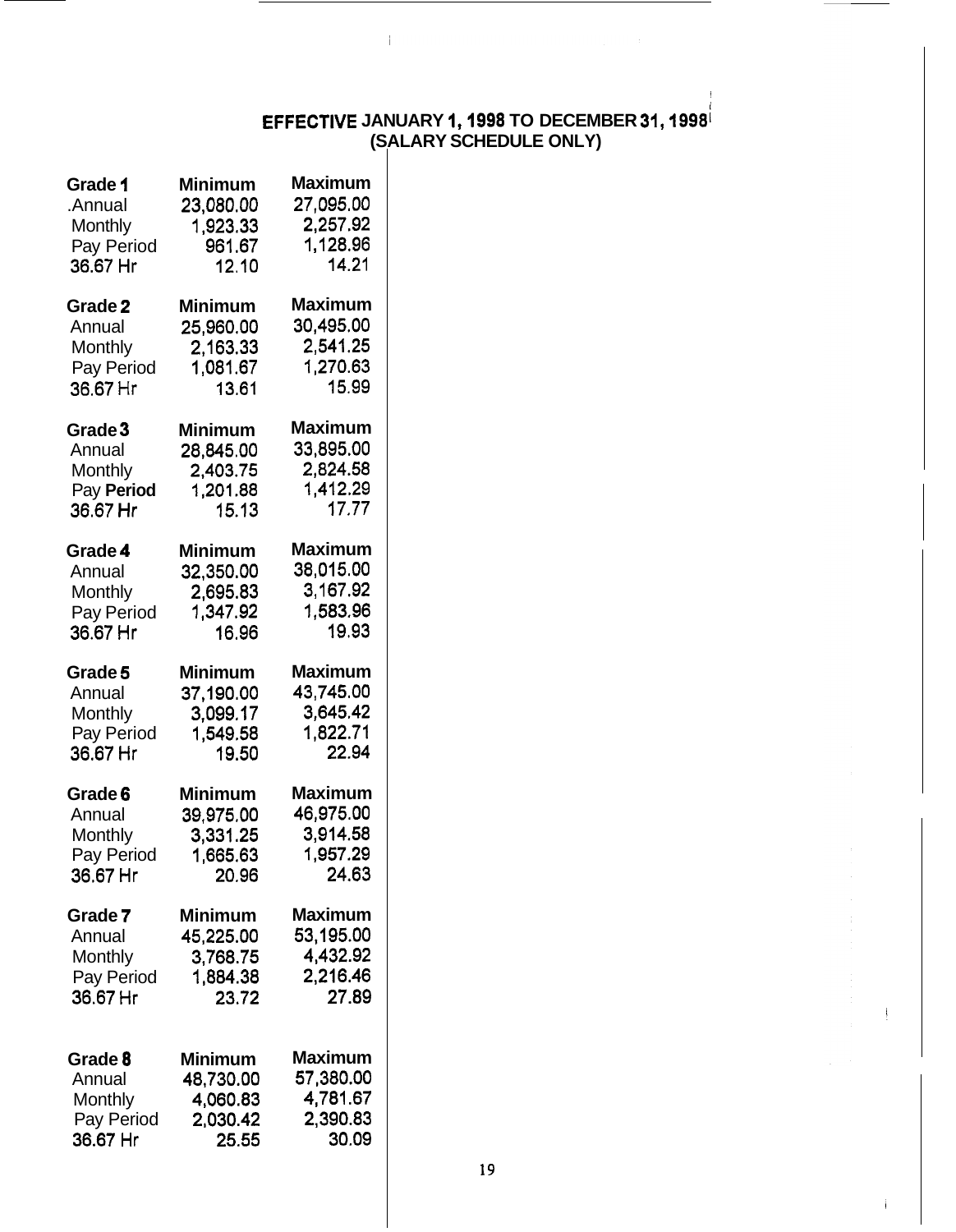#### **APPENDIX B: Page #2 EFFECTIVE JANUARY 1,1998 TO DECEMBEI**  <sup>~</sup>**(SALARY SCHEDULE ONLY) 31,1998**

| Grade 9<br>Annual<br>Monthly<br>Pay Period<br>36.67 Hr  | <b>Minimum</b><br>54,085.00<br>4,507.08<br>2,253.54<br>28.36 | Maximum<br>63,670,00<br>5,305,83<br>2,652,92<br>33,39 |  |
|---------------------------------------------------------|--------------------------------------------------------------|-------------------------------------------------------|--|
| Grade 10<br>Annual<br>Monthly<br>Pay Period<br>36.67 Hr | Minimum<br>60,165.00<br>5,013.75<br>2,506.88<br>31.55        | Maximum<br>70,775,00<br>5.897.92<br>2,948,96<br>37.11 |  |
|                                                         |                                                              |                                                       |  |
|                                                         |                                                              |                                                       |  |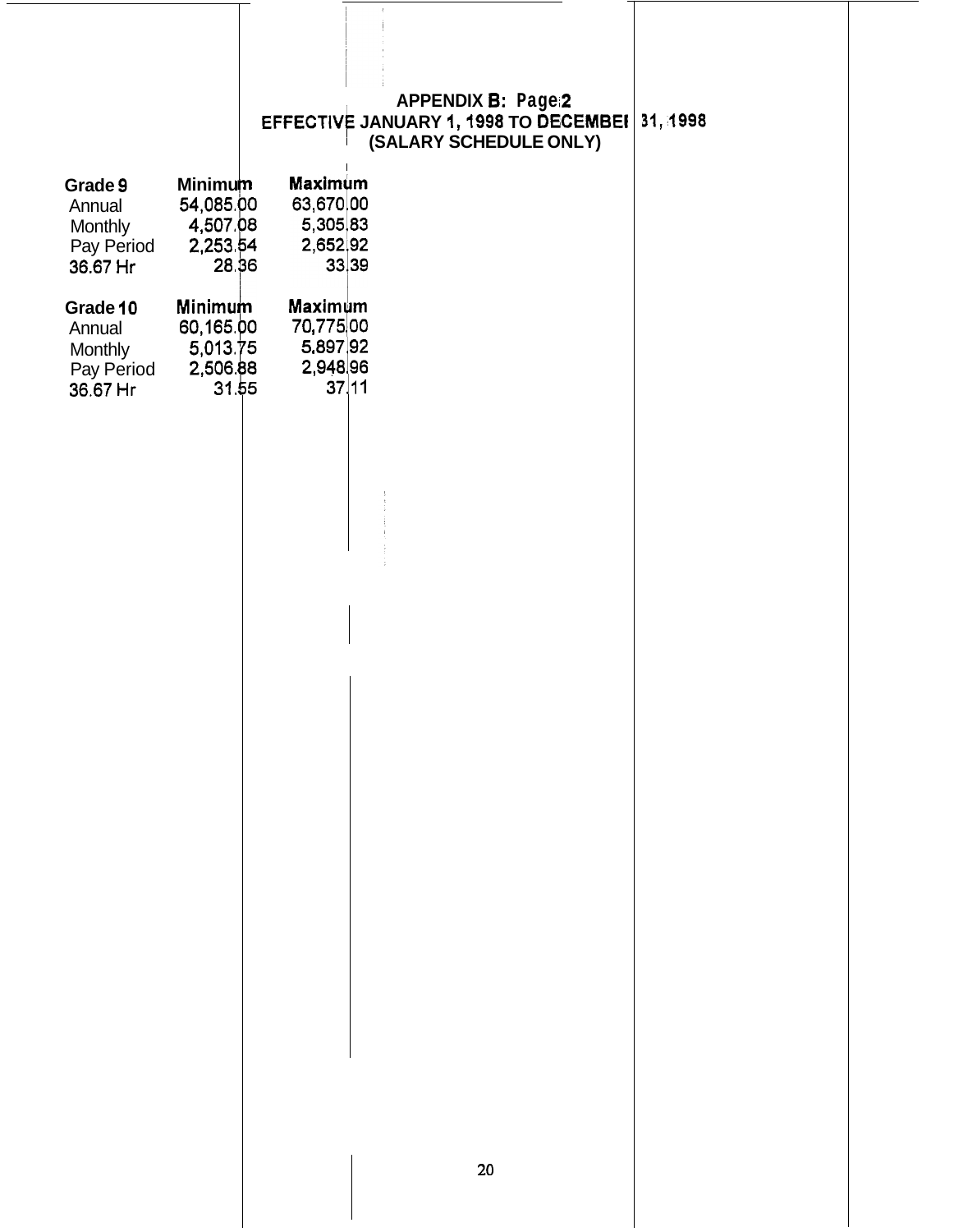#### **EFFECTIVE JANUARY 1,1999 TO DECEMBER;31,1999 (SbrLARY SCHEDULE ONLY)**

 $\mathbf{I}$ 

| Grade 1<br>Annual<br>Monthly | <b>Minimum</b><br>23,540.00<br>1,961.67<br>980.83 | Maximum<br>27,635.00<br>2,302.92<br>∎151.46 |
|------------------------------|---------------------------------------------------|---------------------------------------------|
| Pay Period<br>36.67 Hr       | 12.34                                             | 14.49                                       |
| Grade 2                      | Minimum                                           | Maximum                                     |
| Annual                       | 26,480.00                                         | 31,105.00                                   |
| Monthly                      | 2,206.67                                          | 2,592.08                                    |
| Pay Period                   | 1,103.33                                          | 1,296.04                                    |
| 36.67 Hr                     | 13.89                                             | 16.31                                       |
| Grade 3                      | Minimum                                           | Maximum                                     |
| Annual                       | 29,420.00                                         | 34,575.00                                   |
| Monthly                      | 2,451.67                                          | 2,881.25                                    |
| Pay Period                   | 1,225.83                                          | 1,440.63                                    |
| 36.67 Hr                     | 15.43                                             | 18.13                                       |
| Grade 4                      | Minimum                                           | Maximum                                     |
| Annual                       | 32,995.00                                         | 38,775.00                                   |
| Monthly                      | 2,749.58                                          | 3,231.25                                    |
| Pay Period                   | 1,374.79                                          | 1,615.63                                    |
| 36.67 Hr                     | 17.30                                             | 20.33                                       |
| Grade 5                      | Minimum                                           | Maximum                                     |
| Annual                       | 37,935.00                                         | 44,620.00                                   |
| Monthly                      | 3,161.25                                          | 3,718.33                                    |
| Pay Period                   | 1,580.63                                          | 1,859.17                                    |
| 36.67 Hr                     | 19.89                                             | 23.40                                       |
| Grade 6                      | <b>Minimum</b>                                    | <b>Maximum</b>                              |
| Annual                       | 40,775.00                                         | 47,915.00                                   |
| Monthly                      | 3,397.92                                          | 3,992.92                                    |
| Pay Period                   | 1,698.96                                          | 1,996.46                                    |
| 36.67 Hr                     | 21.38                                             | 25.13                                       |
| Grade <sub>7</sub>           | <b>Minimum</b>                                    | <b>Maximum</b>                              |
| Annual                       | 46,130.00                                         | 54,260.00                                   |
| Monthly                      | 3,844.17                                          | 4,521.67                                    |
| Pay Period                   | 1,922.08                                          | 2,260.83                                    |
| 36.67 Hr                     | 24.19                                             | 28.45                                       |
| Grade 8                      | <b>Minimum</b>                                    | <b>Maximum</b>                              |
| Annual                       | 49,705.00                                         | 58,530.00                                   |
| Monthly                      | 4,142.08                                          | 4,877.50                                    |
| Pay Period                   | 2,071.04                                          | 2,438.75                                    |
| 36.67 Hr                     | 26.06                                             | 30.69                                       |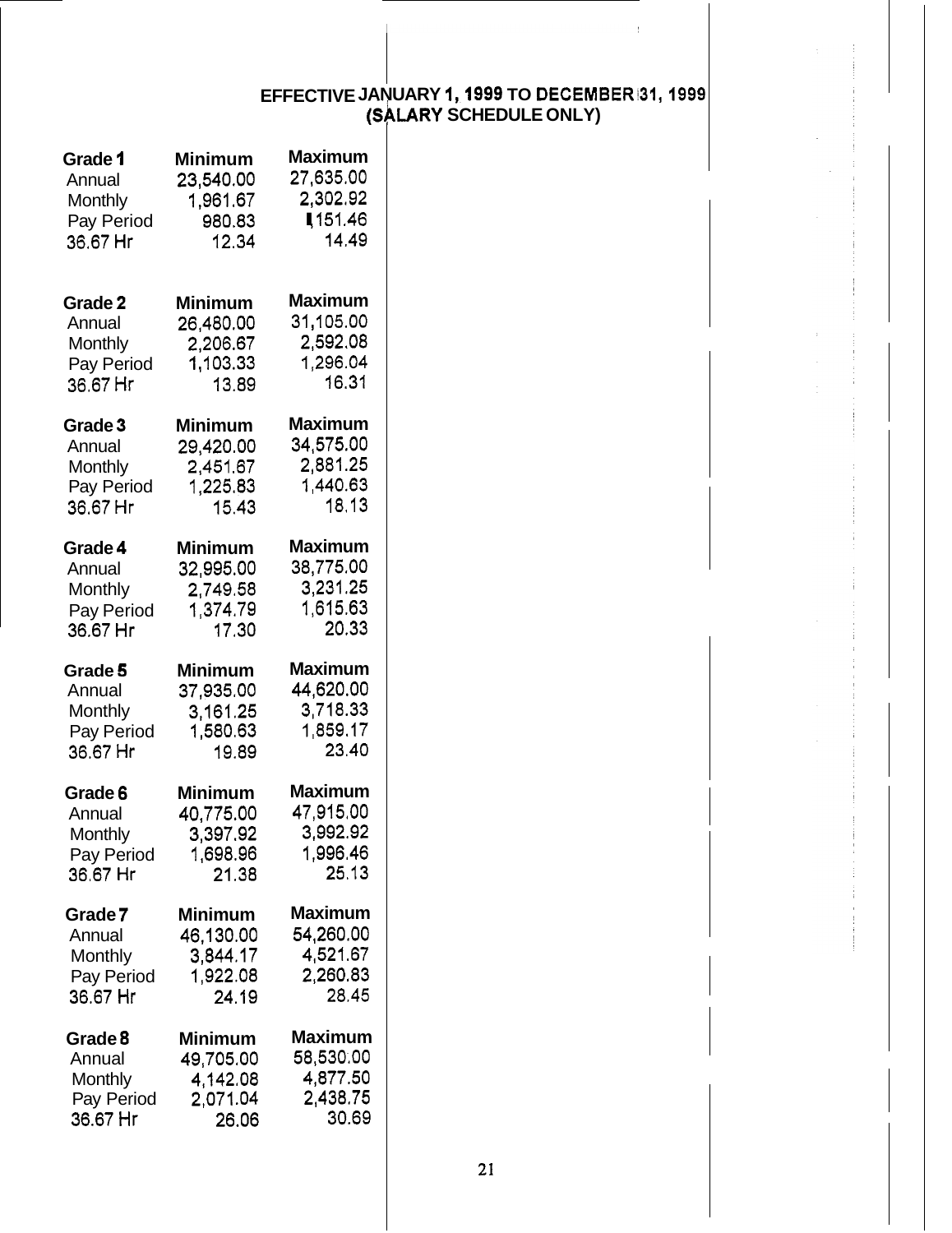#### **EFFECTI\ <sup>5</sup>***JI*  (ទុ **APPENDIX B: Pagc WARY 1, I999 TO DI ALARY SCHEDULE C 2**  2EMBER 31, 1999

| Grade 9<br>Annual<br>Monthly<br>Pay Period<br>36.67 Hr   | Minimu<br>55,165<br>4,597<br>2,298<br>28           | n<br>Ю<br>18<br> 4 <br>$\overline{3}$ | Maxim m<br>64.94! DO<br>5,412,08<br>$2,706$ 34 | 34 36          |    |
|----------------------------------------------------------|----------------------------------------------------|---------------------------------------|------------------------------------------------|----------------|----|
| Grade   0<br>Annual<br>Monthly<br>Pay Period<br>36.67 Hr | Minimu  1<br>61,370<br>$5,114$ 7<br>2,557 8<br>32. | $\mathbf 0$<br>$\bf 8$                | $Maxim$ m<br>72,190 00<br>6,015<br>3,007<br>37 | 33<br>32<br>36 |    |
|                                                          |                                                    |                                       |                                                |                | 22 |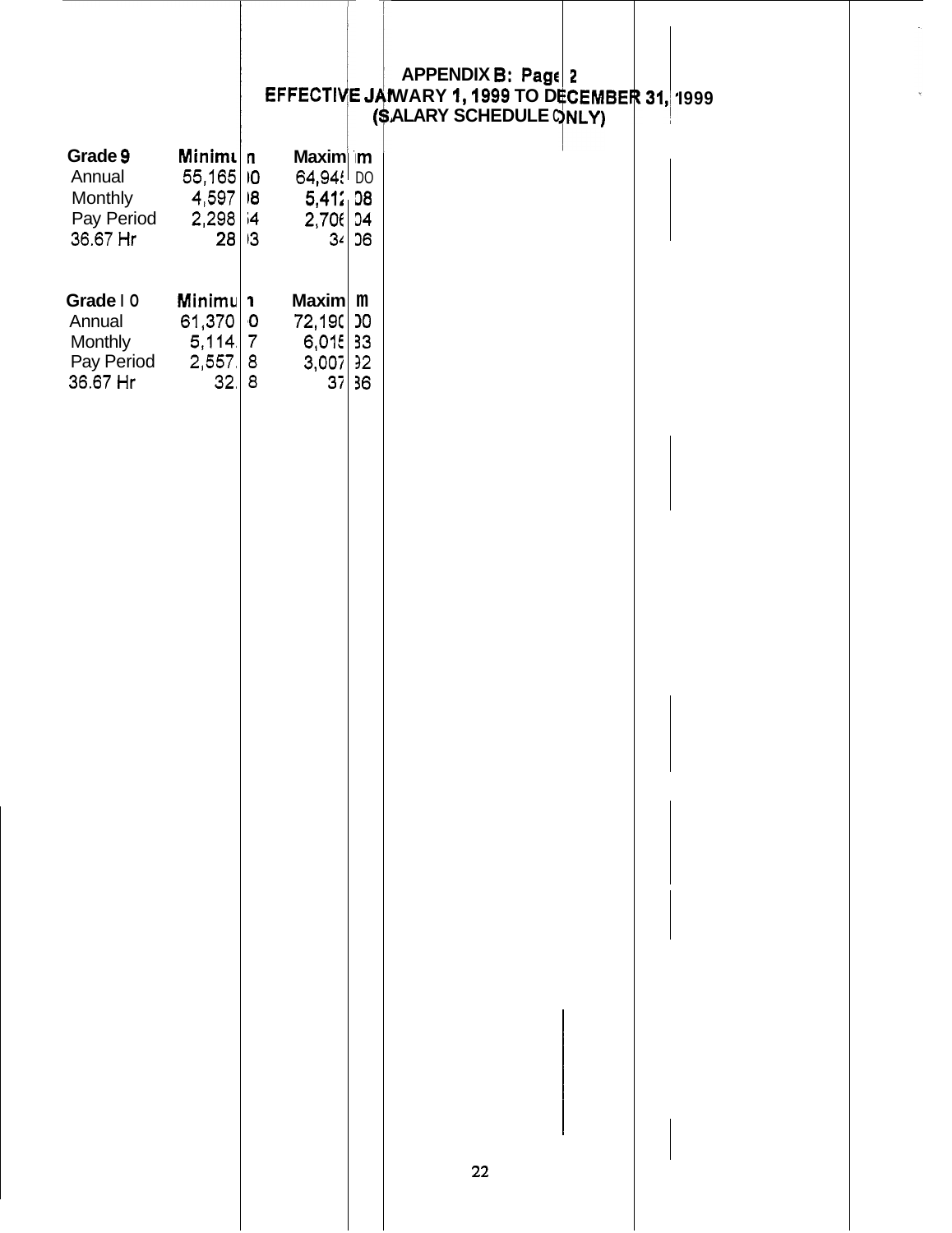# **APPENDIX B: Page** *I*  **EFFECTIVE JANUARY** *I,* **2000 TO DECEMBER 31,2000**

| Grade I    | <b>Minimum</b> | <b>Maximum</b>          |
|------------|----------------|-------------------------|
| Annual     | 24,010.00      | 28,190.00               |
| Monthly    | 2,000.83       | $2,349.$ $\blacksquare$ |
| Pay Period | 1,000.42       | 1,174.58                |
| 36.67 Hr   | 12.59          | 14.78                   |

# Secretary **I**

| Grade 2    | Minimum   | Maximum   |
|------------|-----------|-----------|
| Annual     | 27,010.00 | 31,725.00 |
| Monthly    | 2,250.83  | 2,643.75  |
| Pay Period | 1,125.42  | 1,321.88  |
| 36.67 Hr   | 14.16     | 16.64     |

# Secretary Il

| Grade 3    | <b>Minimum</b> | <b>Maximum</b> |
|------------|----------------|----------------|
| Annual     | 30,010.00      | 35,265,00      |
| Monthly    | 2,500.83       | 2,938.75       |
| Pay Period | 1,250.42       | 1,469.38       |
| 36.67 Hr   | 15.74          | 18.49          |

# Secretary Ill

| Grade 4    | <b>Minimum</b> | <b>Maximum</b> |
|------------|----------------|----------------|
| .Annual    | 33,655.00      | 39,550.00      |
| Monthly    | 2,804.58       | 3,295.83       |
| Pay Period | 1,402.29       | 1,647.92       |
| 36.67 Hr   | 17.65          | 20.74          |

# Engineer I

| Grade 5    | <b>Minimum</b> | <b>Maximum</b> |
|------------|----------------|----------------|
| Annual     | 38,695.00      | 45,510.00      |
| Monthly    | 3,224.58       | 3,792.50       |
| Pay Period | 1,612.29       | 1,896.25       |
| 36.67 Hr   | 20.29          | 23.86          |

Schedules Planner - US Transit Service Supervisor - **US** Transit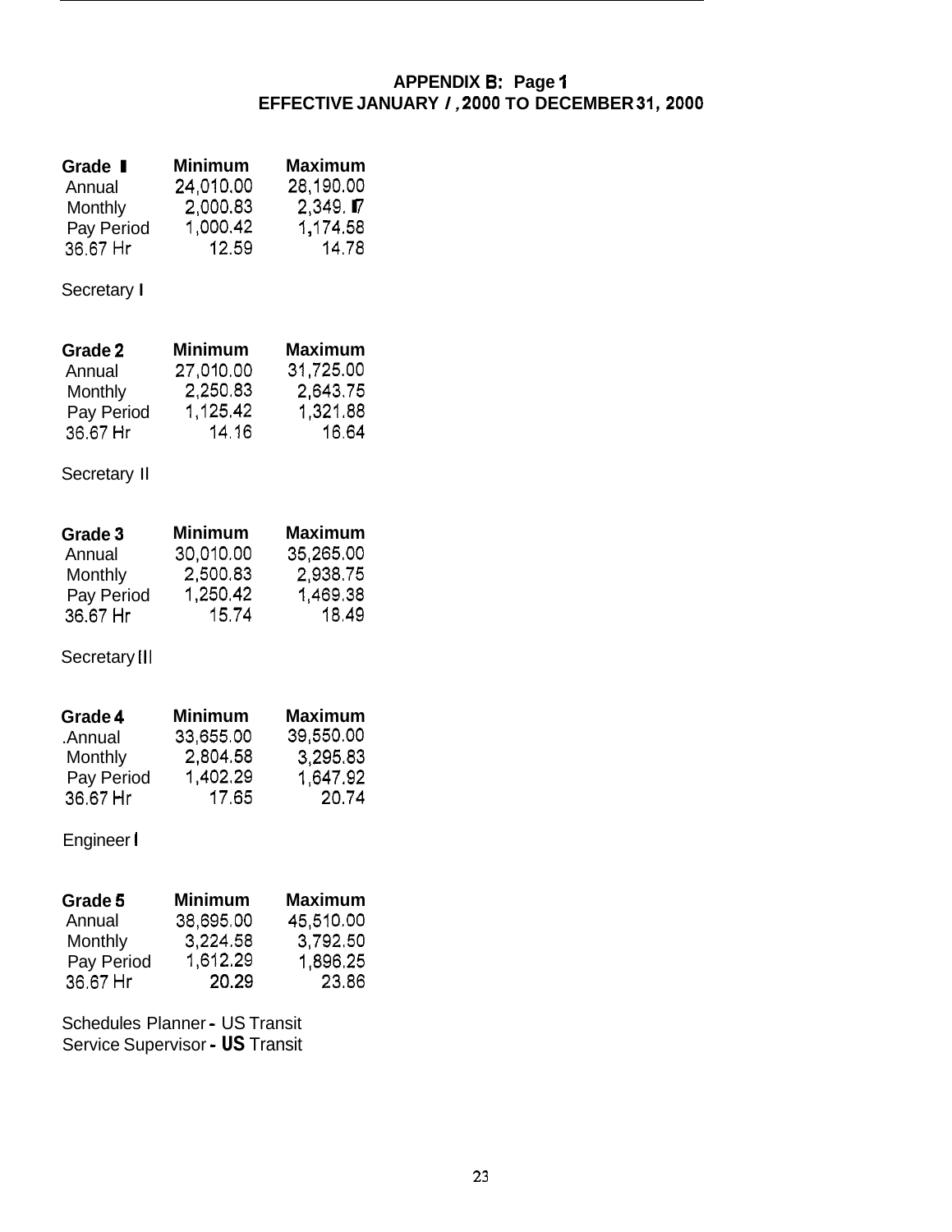#### **APPENDIX B: Page 2 EFFECTIVE JANUARY 1,2000 TO DECEMBER 31,2000**

| Grade 6    | <b>Minimum</b> | <b>Maximum</b> |
|------------|----------------|----------------|
| Annual     | 41,590.00      | 48,875.00      |
| Monthly    | 3,465.83       | 4,072.92       |
| Pay Period | 1,732.92       | 2,036.46       |
| 36.67 Hr   | 21.81          | 25.63          |

Body Shop Supervisor - US Transit Chemist Emergency Measures Coordinator Meter Shop Superintendent **Operations** Supervisor Program Manager (Traffic Management) Training Coordinator

**Communication Administrator** Mechanical Supervisor,- US Transit Systems & Training Coordinator V & E Foreman

| Grade 7    | <b>Minimum</b> | <b>Maximum</b> |
|------------|----------------|----------------|
| Annual     | 47,055.00      | 55,345.00      |
| Monthly    | 3,921.25       | 4,612.08       |
| Pay Period | 1,960.63       | 2,306.04       |
| 36.67 Hr   | 24.67          | 29.02          |

Accounting Coordinator Corporate Records Manager Environmental Engineer Facility Supervisor Mechanical Engineer Plan Approval Engineer Specifications and Research Engineer Systems Coordinator Utility Services Manager

Cemeteries Superintendent Engineer II Facilities Superintendent Manager, Inventory and Disposal Manager Marketing CY Race Relations Coordinator Support Services Manager - IS Technical Support Coordinator

 $\frac{1}{2}$  .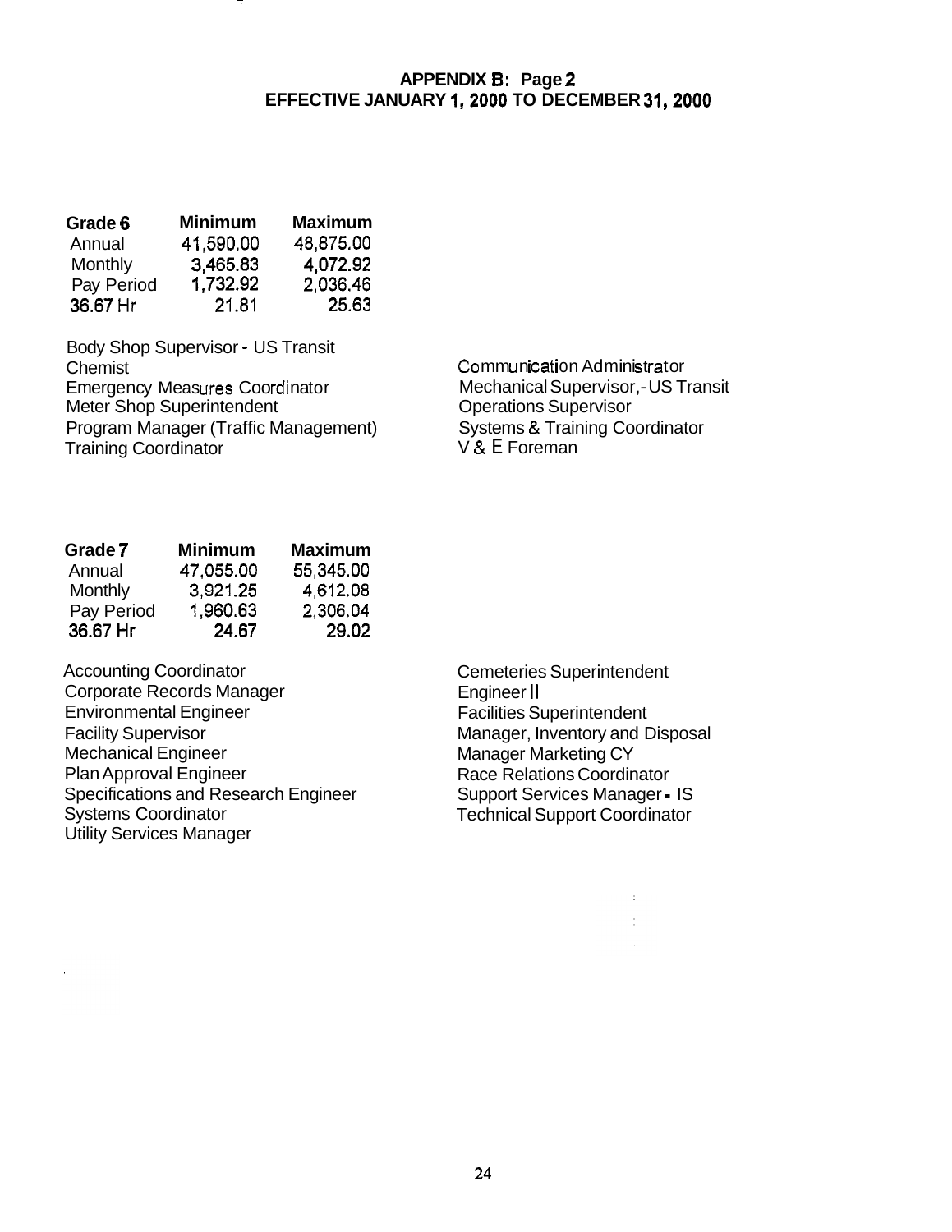#### **APPENDIX 6: Page 3 EFFECTIVE JANUARY 1,2000 TO DECEMBER 31,2000**

| Grade 8    | <b>Minimum</b> | <b>Maximum</b> |
|------------|----------------|----------------|
| Annual     | 50,700.00      | 59,700.00      |
| Monthly    | 4,225.00       | 4,975.00       |
| Pay Period | 2,112.50       | 2,487.50       |
| 36.67 Hr   | 26.59          | 31.31          |
| 37.33 Hr   | 26.12          | 30.76          |

Accounting Manager Assessment Manager Building Inspection Engineer Design Engineer Information Technology Consultant Investment Coordinator Land Development Manager Liaison Officer Manager, Service Development & Planning -US Parking Services Manager Parks Superintendent Planning Engineer Project Engineer Roadway Systems Engineer Senior Planner II **Supervisor** Systems Operation Engineer Traffic Signals Manager Utility Rate Analyst

| Grade 9    | <b>Minimum</b> | <b>Maximum</b> |
|------------|----------------|----------------|
| Annual     | 56,270.00      | 66,245.00      |
| Monthly    | 4,689.17       | 5 520.42       |
| Pay Period | 2,344.58       | 2,760.2        |
| 36.67 Hr   | 29.51          | 34174          |

Accounting Control Manager Construction Services Manager Maintenance Manager - **US** Transit Planning and Design Manager Revenue Collection Manager Roadways Manager Traffic Planning Engineer Water and Sewer Manager

| Grade   0  | <b>Minimum</b> | <b>Maximum</b> |
|------------|----------------|----------------|
| Annual     | 62,595.00      | 73,635.00      |
| Monthly    | 5,216,25       | 6,136.25       |
| Pay Period | 2,608.13       | 3,068.13       |
| 36.67 Hr   | 32.82          | 38.61          |

Architec

Bridges and Structures Manager Communication Systems Engineer Information Management Consultant Infrastructure Engineer Laboratory Services Coordinator Landscape Development Coordinator Maintenance Support Manager Operations Superintendent Parking Enforcement Coordinator Pavement Engineer Plant Superintendent Project Services Manager Senior Plan Approval Engineer Superintendent Solid Waste Support Services Manager - CY Trades Superintendent Urban Design Coordinator Vehicle and Equipment Supervisor

Asset Preservation Manager Customer Relations Engineer Operations Engineer Manager, Purchasing Services Risk Management and Administration Manager Traffic Management Manager Vehicle and Equipment Manager